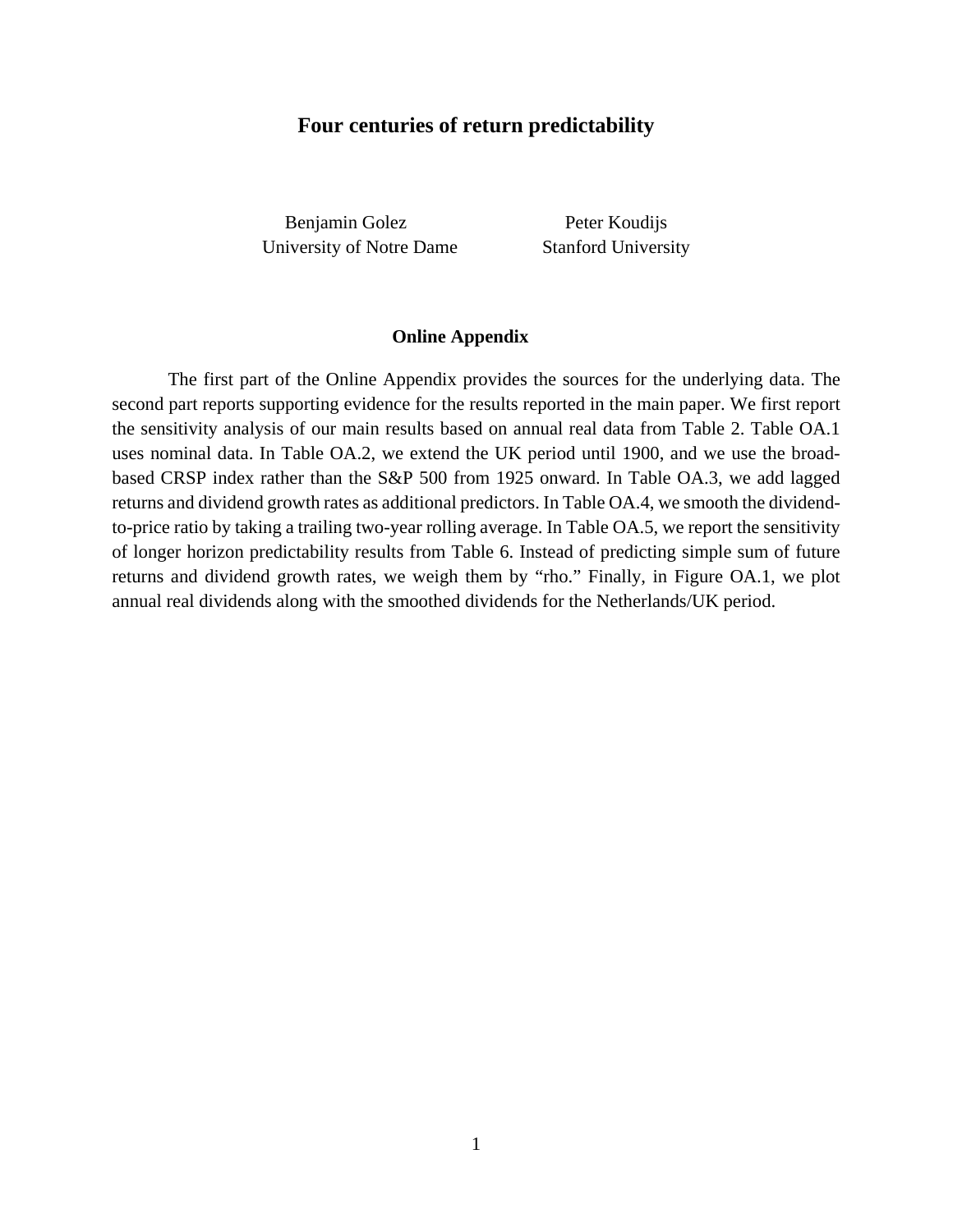## **A. Data sources**

 This section provides details on all the data sources used in the paper. Sections A.1 through A.3 describe the main data for the different periods. Section A.4 provides details on the dating of recessions.

## **A.1 Amsterdam and London 1629-1812**

The data for the period 1629-1812 cover all actively traded securities in Amsterdam and London for which the necessary data are available. Our dataset covers (at most) nine securities, two of which are Dutch, seven English. Table A.1 gives an overview of the securities we use and the years they are in our dataset. Below we discuss the individual securities and the different sources we use to construct the data. Index returns are value-weighted.

#### *A.1.1 Amsterdam*

There were two widely traded Dutch stocks in the 17th and 18th centuries: the Dutch East India (VOC) and West Indies (WIC) companies. Shares of both companies were freely tradable, and shareholders enjoyed limited liability. The VOC was the world's first publicly traded corporation. It was founded in 1602, and its capital became permanent in 1613 (Gelderblom, De Jong and Jonker, 2013). The company held the Dutch monopoly on trade with Asia, where it operated an extensive trade network. The Dutch government nationalized the company in 1796. The WIC was founded in 1675 and was involved in slave trade and the administration of colonies in Africa and the Caribbean. The company was nationalized in 1791.

 From 1719 onwards, we obtain stock prices from the newspapers of the time. For 1719- 1722, we follow Frehen, Goetzmann and Rouwenhorst (2013) and use information from the *Leydse Courant*. Starting in 1723, we rely on Van Dillen (1931) which reports price information from the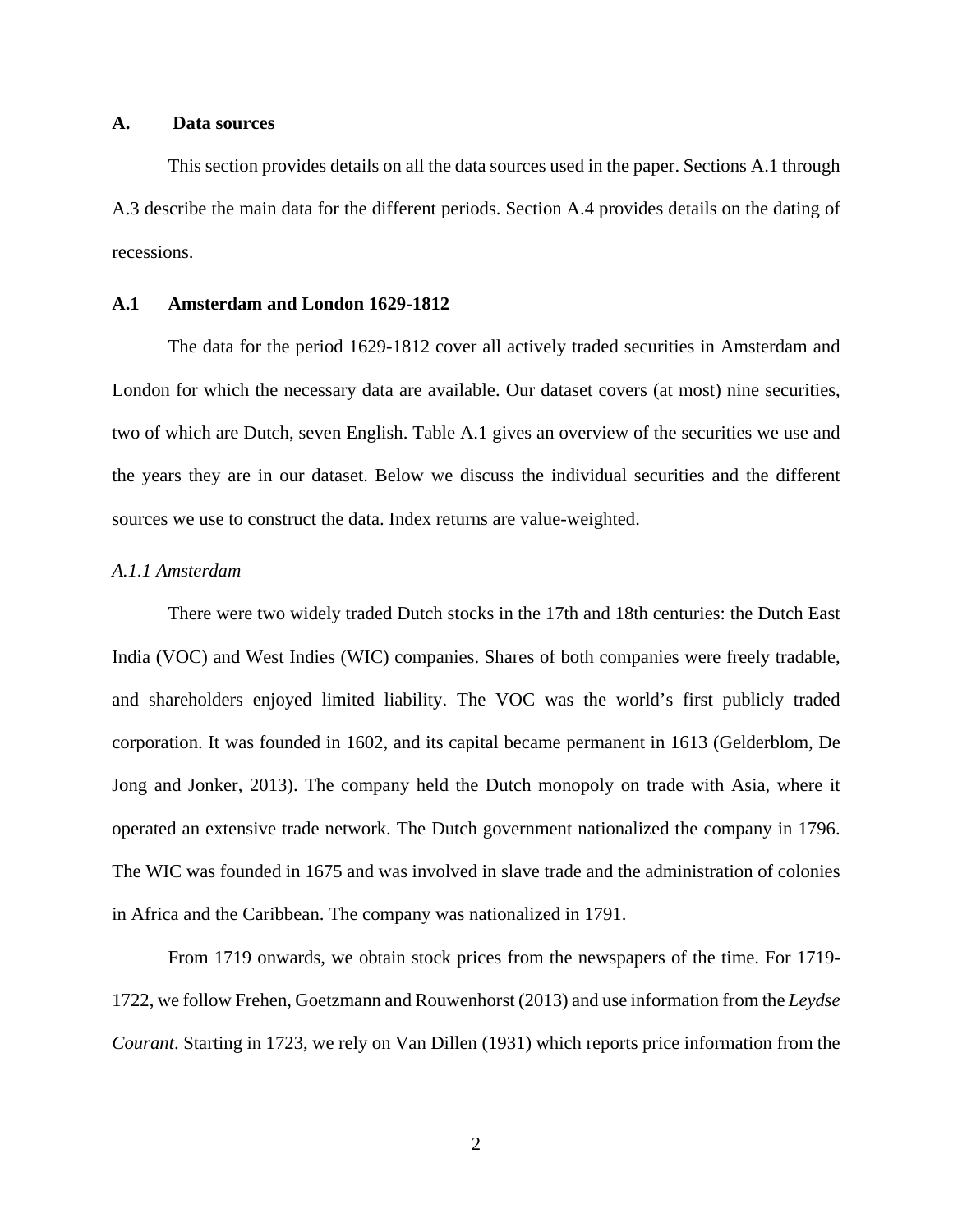*Amsterdamsche Courant*. Coverage continues until 1791 and 1795 when the WIC and VOC were nationalized.

Before 1719, newspapers did not publish Amsterdam stock prices. For the VOC there are a number of alternative sources that we use to construct continuous end-of-year stock prices back to 1629. We start with Amsterdam notary records that often contain information about share transactions. Van Dillen (1931) and Petram (2011) provide two largely independent sets of share prices extracted from these records. In addition, the Amsterdam City Archives provide an (incomplete) index to the notary records that also contain price observations (City Archives Amsterdam 30452).

 From 1629 to 1652 the end-of-year prices from the notary records are complete. Between 1653 and 1719 there are occasional gaps. We fill these gaps by reconstructing transaction prices from the VOC's dividend ledgers and the Bank of Amsterdam's account books. In the 17th and 18th centuries, the title to a share was formalized by an entry in the Company's dividend ledgers. These books keep track of changes in ownership but do not report the associated transaction price. We infer stock prices by comparing share transfers in the dividend books of the VOC chamber in Amsterdam (Dutch National Archives, 1.04.02) with payments in the Bank of Amsterdam (City Archives Amsterdam, 5077). During this time, all important economic agents had the equivalent of a checking account at this institution (Quinn and Roberds, 2014). Most of the Bank's ledgers have survived, and we can reconstruct individuals' bank transfers, including payments for shares.

For the WIC we were not able to reconstruct a continuous annual price before 1719 (at which point it accounted for 1.1% of total market capitalization). There are few notarized transactions, and the WIC's dividend ledgers have not survived.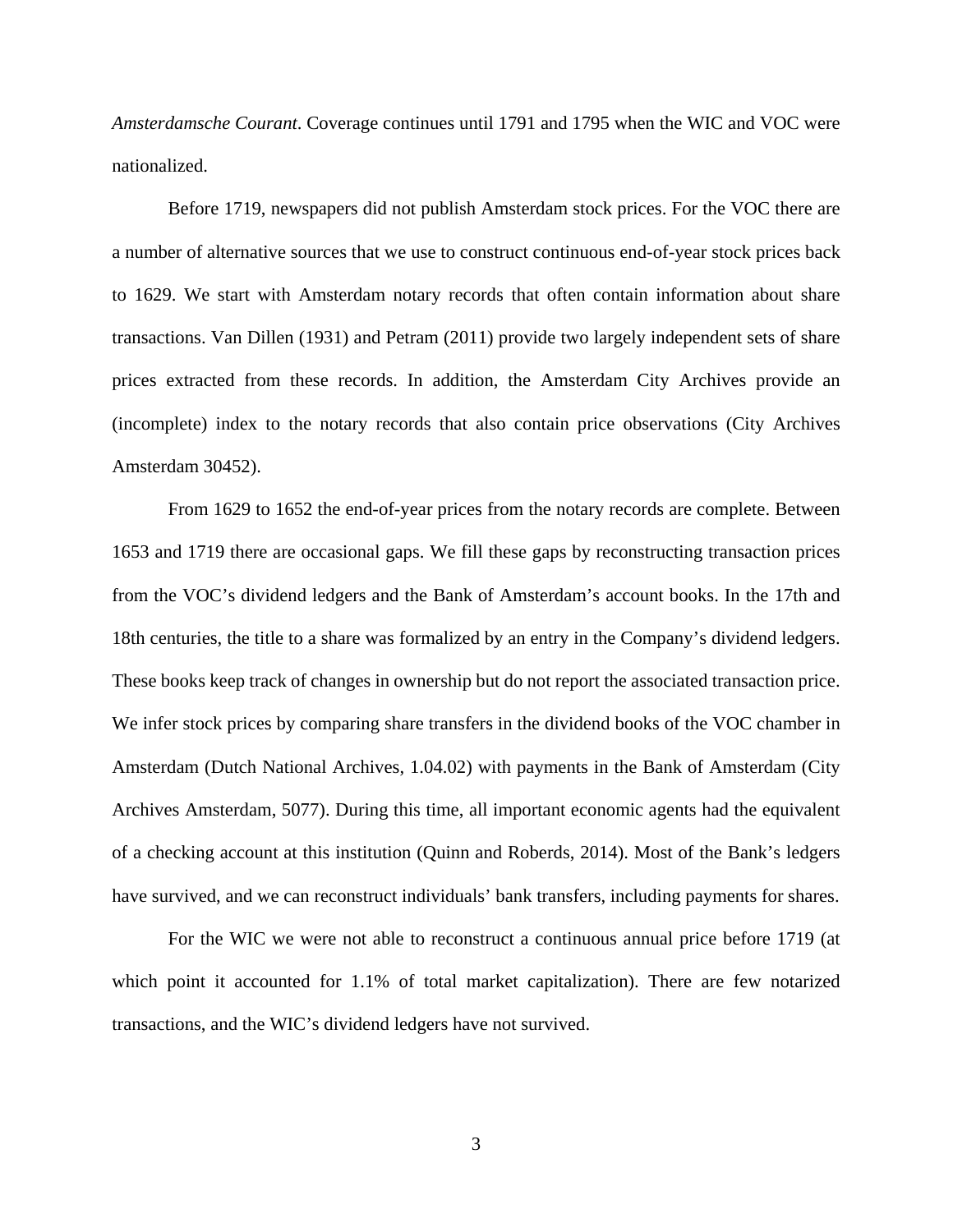Dividends are available for the entire period and come from two sources. For the VOC, we rely on Klerk de Reus (1894) which provides information on the exact dates dividends were payable to investors; for the WIC, we use Luzac (1780).

### *A.1.2 London*

We have information available for seven English securities. The first group of securities includes the most important English companies of the time: the Bank of England (BoE), the English East India Company (EIC), and the South Sea Company (SSC). The BoE was founded in 1694 to help finance the English government debt. It held an effective monopoly on the issuance of banknotes and provided short-term credit to merchants and other financial intermediaries. It was an important lender to the EIC as well. The EIC started in 1657 and held the English monopoly on trade with Asia. Around 1700 the trade on Asia was opened up, and in 1708 the government allowed the "old" EIC to merge with its main competitor, the "new" EIC, to restore its monopoly. For the period before 1708 there is only information available for the old EIC. The SSC started in 1711 after receiving a monopoly on the trade with South America. These activities never materialized, and the Company was mainly a vehicle to finance the English government debt. It performed a number of debt-for-equity swaps; the final one resulted in the South Sea Bubble in 1720. In that year the company accounted for 61% of total market capitalization. After the bubble burst, the company was largely liquidated; in 1733, it constituted only 6% of our index. Remaining shares were largely backed by government debt.

The second group of stocks includes the London Assurance Company (LA), the Million Bank (MB), the Royal African Company (RAC), and the Royal Exchange Assurance Company (REA). These companies were substantially smaller, and their coverage is mostly limited to the first few decades of the 18th century. Both LA and the REA were set up as insurance companies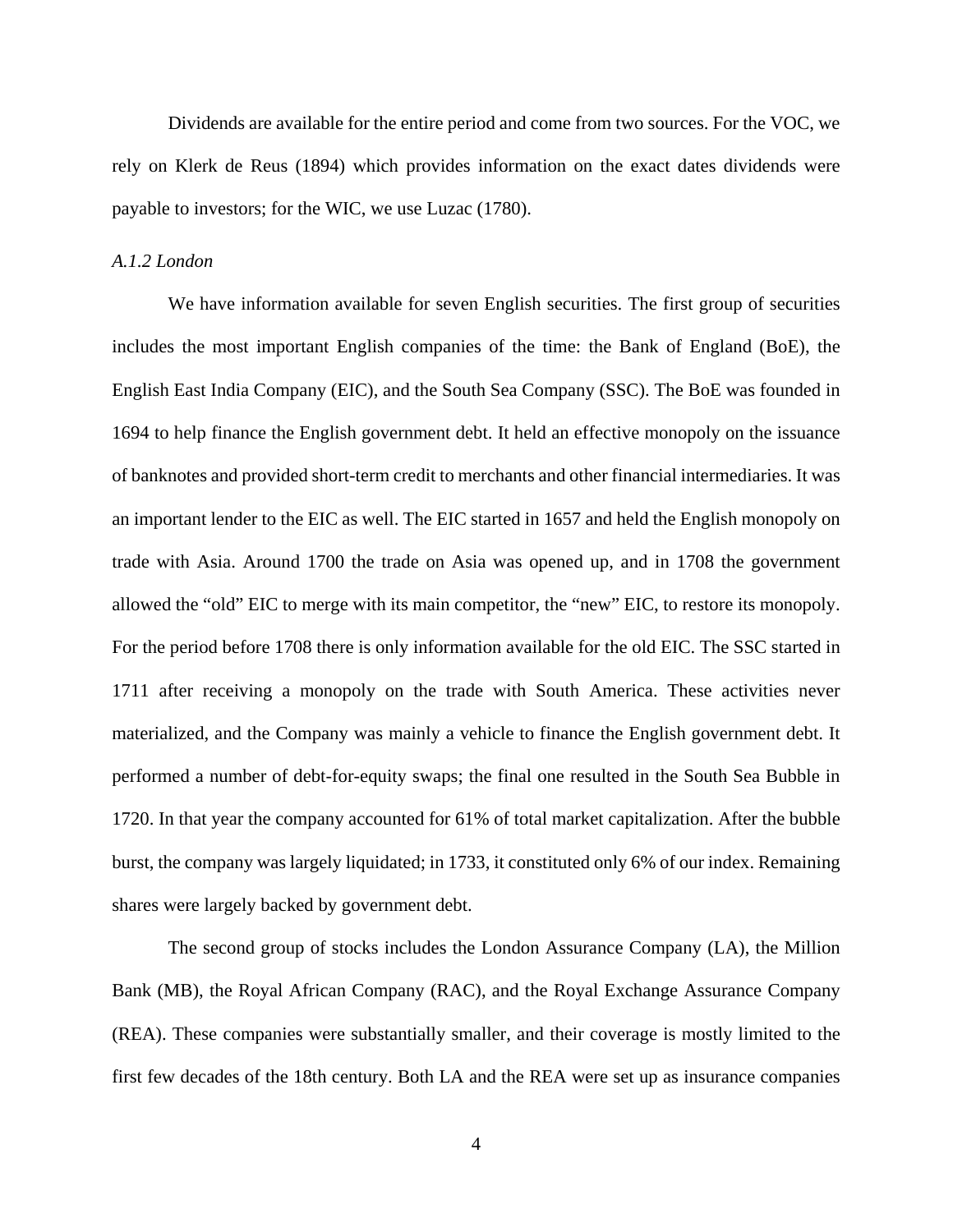in the run-up to the South Sea Bubble. They mainly dealt in marine insurance, but also set up ventures in fire and life insurance. Similar to the SSC, the MB was a vehicle to help fund the government debt. Finally, the RAC was set up as an English equivalent to the WIC and was mainly active in the slave trade between Africa and the Caribbean (Scott, 1912).

Data coverage for the first group of securities is relatively complete. Starting in 1698, Neal (1990) provides detailed price data collected from the *Course of the Exchange*. For earlier years, we rely on Thorold Rogers (1902) and Scott (1912) who report prices from a series of English newspapers. For the BoE and SSC, available stock prices go back to their inception; 1696 and 1711, respectively. For the EIC, prices are only available from 1692 onwards. Between 1657 and 1692 price observations are too infrequent to construct an annual series (Scott 1912, II, p. 178-9). We take prices for the old EIC until its merger with the new EIC in 1708, using prices for the newly formed United EIC thereafter. For all three companies, stock prices are available up to 1812. Information on dividends and stocks outstanding was kindly provided by Gary Shea (*in preparation*).

Data coverage is more limited for the second group of companies. In general, prices go back to the initial issuance of each security, but coverage ends in 1734 when the *Course of Exchange* stops reporting their prices (Neal 1990). Early prices come from Scott (1912); information after 1698 is from Neal (1990), where necessary supplemented with information from Frehen, Goetzmann and Rouwenhorst (2013). We collected information on dividends and stocks outstanding from a host of sources. Table A.1 gives and overview. This information is complete for all companies, with the exception of the REA, for which dividend information is only available for 1718-1720 as the company's financial records were almost entirely destroyed in a fire in 1838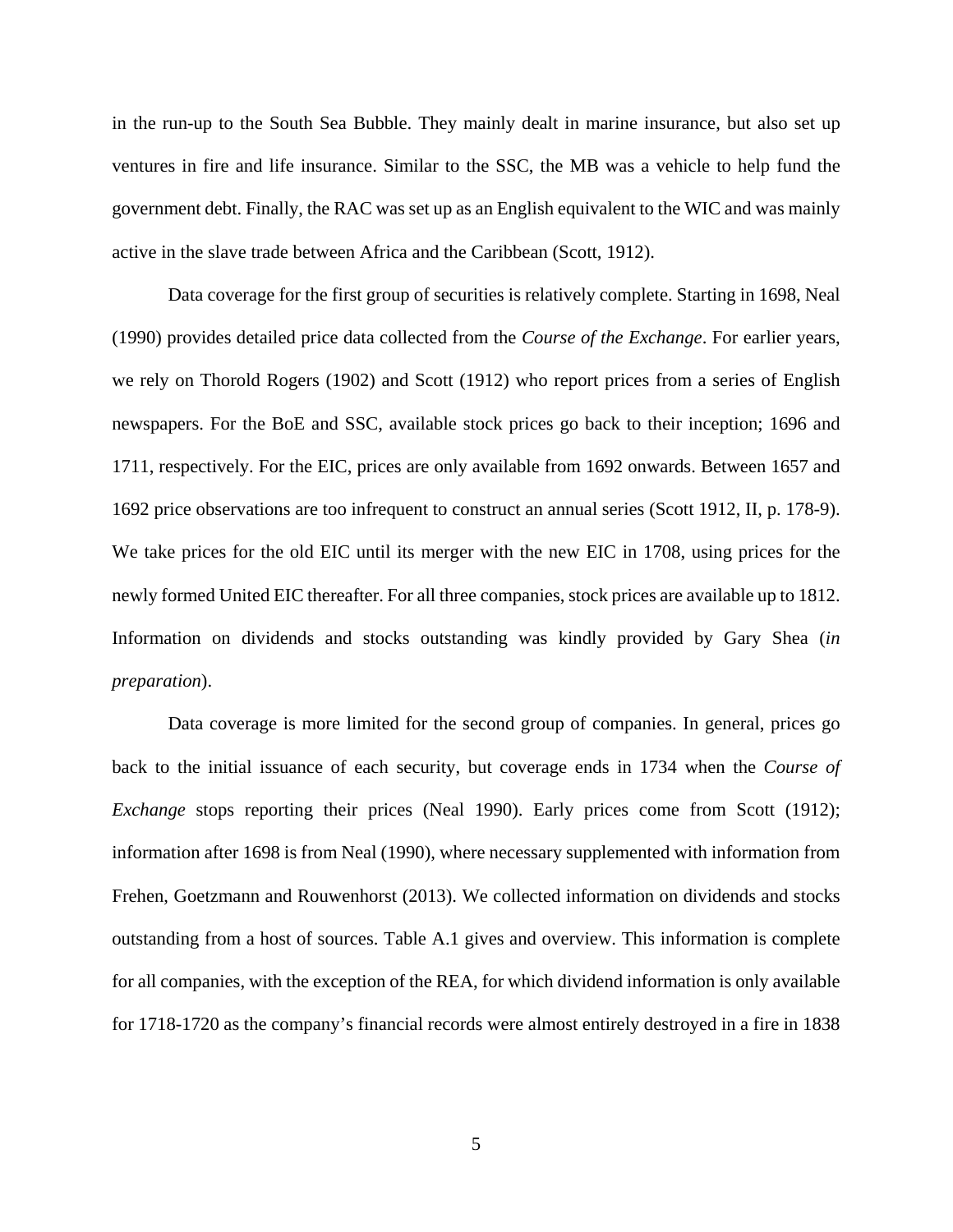(Supple, 1970). For all four securities we have full data coverage in 1720, the year of the South Sea Bubble when these securities appreciated substantially in value.

The English companies have a complicated history of capital calls, rights issues, repurchases, stock dividends and share splits ("capital events"). We use the sources listed in Table A.1 to adjust stock prices where necessary. In particular, we define dividends as regular dividends only. This approach closely follows Acheson et al. (2009), Cowles (1939) and S&P (the sources that we use for the 19th and early 20th century). To ensure that total returns capture actual outcomes to investors, price appreciation is adjusted for other payments such as rights issues, repurchases at non-market values and capital calls. For example, if a company is trading at 100 and has a rights issue at a price of 98 at a one-to-one basis, we add two percentage points to the capital appreciation in that year.

| Security               | Home      | Years with     | <b>Sources: Prices</b>   | Sources: Dividends             |
|------------------------|-----------|----------------|--------------------------|--------------------------------|
|                        | market    | available data |                          | and shares outstanding         |
| Dutch East India       | Amsterdam | $1629 - 1794$  | Van Dillen $(1931)$ ,    | Klerk de Reus (1894)           |
| Co. (VOC)              |           |                | Petram (2011),           |                                |
|                        |           |                | Leydse Courant,          |                                |
|                        |           |                | <b>City Archives</b>     |                                |
|                        |           |                | Amsterdam (5077,         |                                |
|                        |           |                | 30452) and Dutch         |                                |
|                        |           |                | <b>National Archives</b> |                                |
|                        |           |                | (1.04.02)                |                                |
| Dutch West             | Amsterdam | $1719 - 1791$  | Van Dillen (1931),       | Luzac (1780)                   |
| Indies Co.             |           |                | Leydse Courant           |                                |
| (WIC)                  |           |                |                          |                                |
| <b>Bank of England</b> | London    | $1696 - 1813$  | Rogers (1902),           | Shea ( <i>in preparation</i> ) |
| (BoE)                  |           |                | Neal (1990)              |                                |
| <b>English East</b>    | London    | $1692 - 1813$  | Rogers (1902),           | Shea ( <i>in preparation</i> ) |
| India Co. (EIC)        |           |                | Neal (1990)              |                                |
| London                 | London    | $1719 - 1734$  | Neal (1990),             | Scott (1912),                  |
| Assurance Co.          |           |                | Frehen et al (2013)      | Guildhall Library              |
| (LA)                   |           |                |                          |                                |

Table A.1 Overview of securities, 1629-1812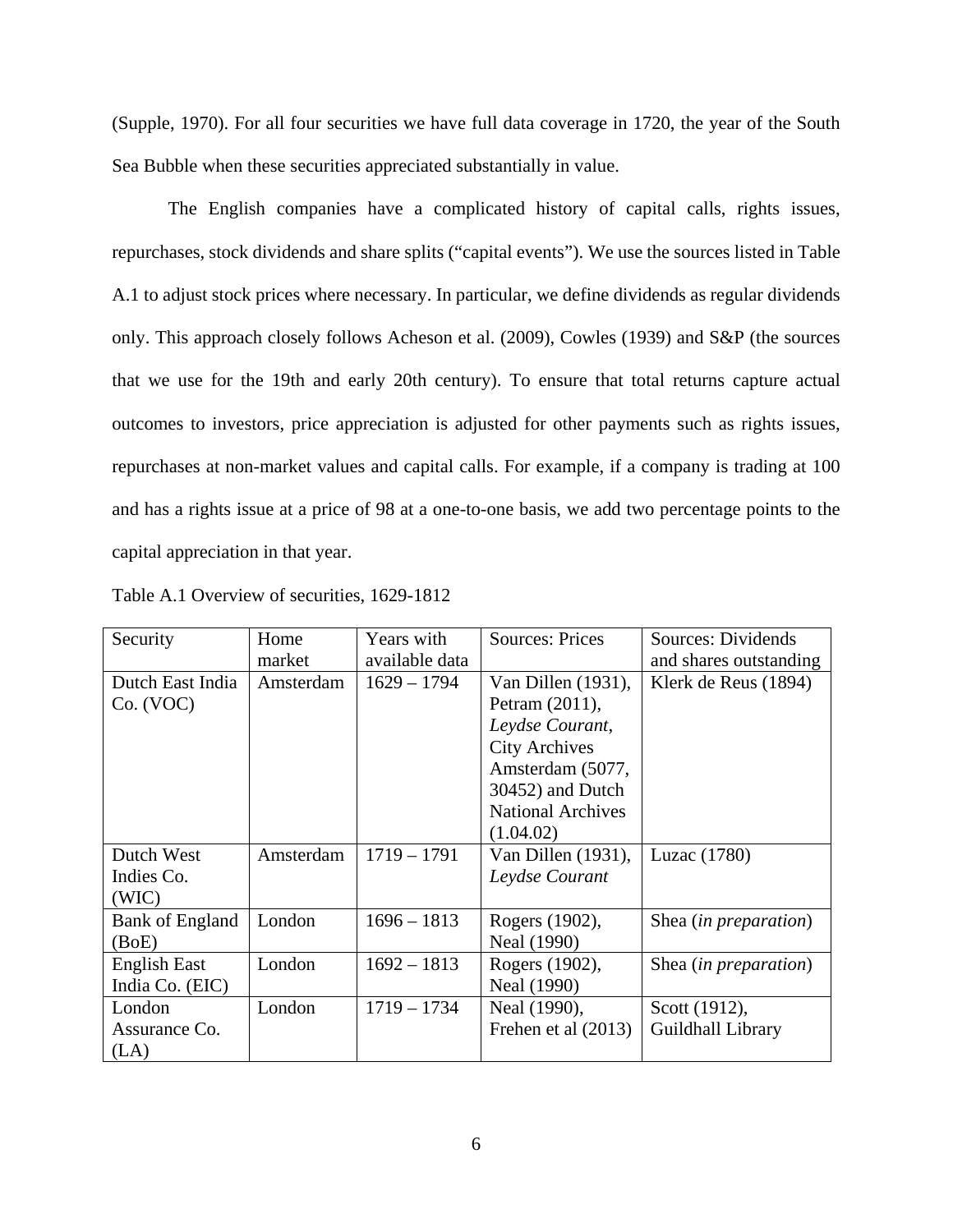|                     |        |               |                       | (0074 CLC/B/192-        |
|---------------------|--------|---------------|-----------------------|-------------------------|
|                     |        |               |                       | $(26)^1$                |
| <b>Million Bank</b> | London | $1700 - 1734$ | Neal (1990),          | Scott (1912)            |
| (MB)                |        |               | Frehen et al $(2013)$ |                         |
| Royal African       | London | $1691 - 1734$ | Scott (1912), Neal    | Scott (1912),           |
| Co. (RAC)           |        |               | (1990)                | Anonymous (1749),       |
|                     |        |               |                       | <b>House of Commons</b> |
|                     |        |               |                       | (1803)                  |
| Royal Exchange      | London | $1718 - 1721$ | Neal (1990),          | Scott (1912), Supple    |
| Assurance Co.       |        |               | Frehen et al $(2013)$ | (1970)                  |
| (REA)               |        |               |                       |                         |
| South Sea           | London | $1711 - 1813$ | Neal (1990)           | Shea (in preparation)   |
| Company (SSC)       |        |               |                       |                         |

## *A.1.3 Exchange rates*

For most of the period, the English securities were also traded in the Amsterdam market (but not the other way around). We take the perspective of a Dutch investor and convert all price and dividend data into Dutch guilders. Exchange rate information comes from Posthumus (1946), where necessary supplemented with information from Frehen, Goetzmann and Rouwenhorst (2013).

## *A.1.4 Risk-free rate*

 $\overline{a}$ 

Our estimates of the risk rate are based on returns on Dutch and English government bonds that are available from 1650 onwards. Between 1650 and 1720 we use returns on Dutch (redeemable) annuities. This was the most liquid form of Dutch government debt of the time. Data come from Gelderblom and Jonker (2011). There is a gap in our data between 1720 and 1727. Starting in 1727 we use returns on the English 3% Annuities reported in Neal (1990).

<sup>&</sup>lt;sup>1</sup> We thank Rik Frehen for sharing his scans of the London Assurance dividend books with us.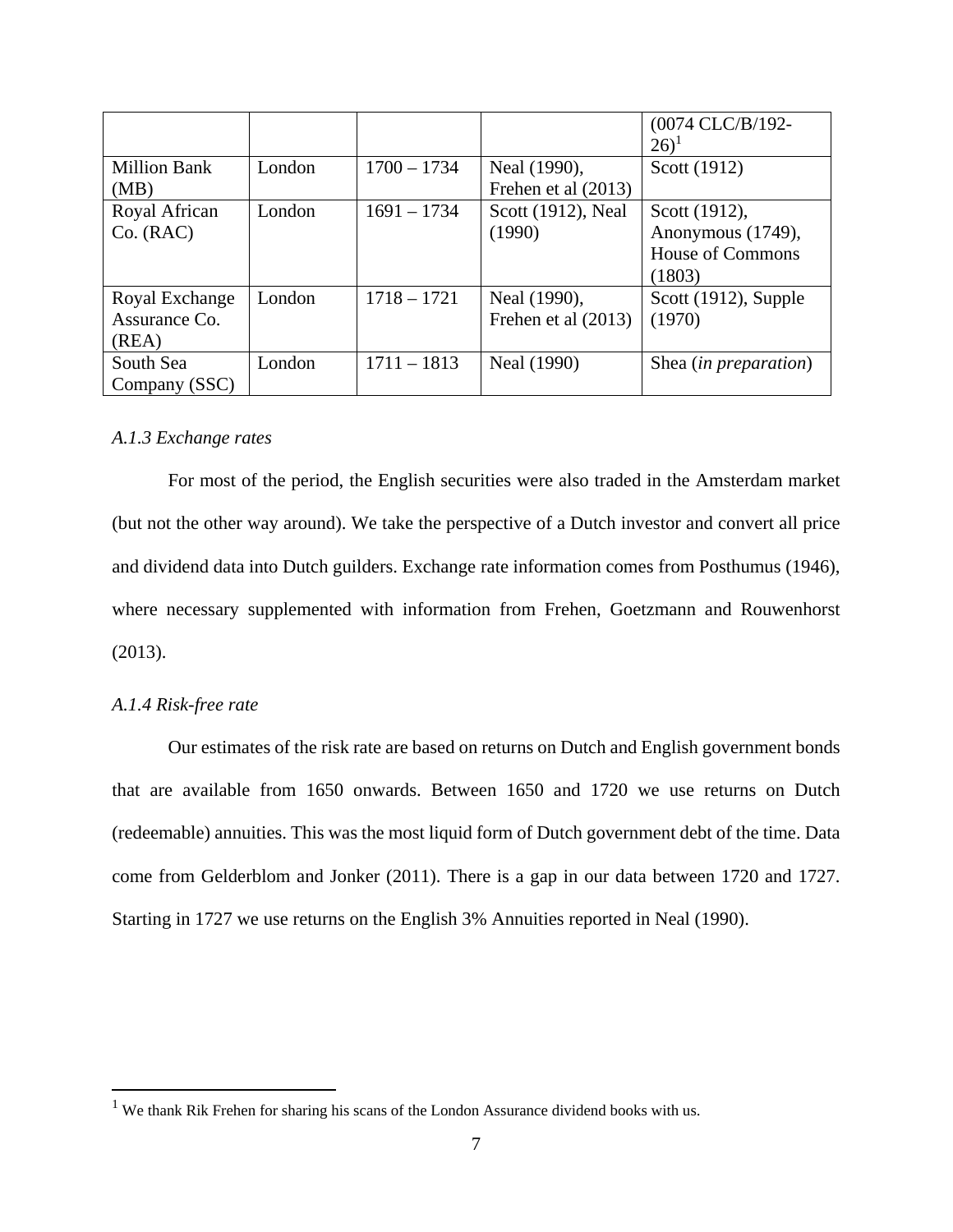#### *A.1.5 Earnings*

We are able to (partially) reconstruct earnings for the VOC, EIC and BoE. Data for the VOC are available in De Korte (1984) and start in 1651. Information for the EIC comes from Chaudhuri (1978) for 1710 – 1745 and Bowen (2006) for 1757 – 1812. For the BoE, we obtain data from Clapham (1945) for 1721 – 1797 and *Report on the Bank Charter* (1832) for 1798 – 1812.

#### **A.2 England 1813-1870**

#### *A.2.1 Stock market data*

Starting in 1825, we use the value-weighted return and dividend series from Acheson, Hickson, Turner, and Ye (2009), hereafter AHTY. Their data are based on all frequently traded domestic equities in London. Returns and dividends are constructed in the standard way with two exceptions. First, they omit all securities that were traded for less than 12 months. There were many new issuances in this period, and investors were allowed to spread IPO payments over an extended period of time. This gave investors the option to withdraw if they thought the company would not survive. Many firms failed to raise the required capital, and the 12 month cut-off is meant to exclude such cases. Second, there were many capital calls, rights issues, and other capital events. It is often unclear what the impact of these events was on investors' returns. AHTY therefore omit individual security returns for the months in which these events took place. AHTY and Hickson, Turner and Ye (2011) have more details.

AHTY try to correct their stock market index for survivorship bias arising from delistings. They propose a number of alternatives. We use the index constructed using "definition 2 (upper bound)." This series adjusts for survivorship bias in a simple way that we can easily replicate when we extend the data back to 1813. In particular, AHTY set returns on securities that disappear to -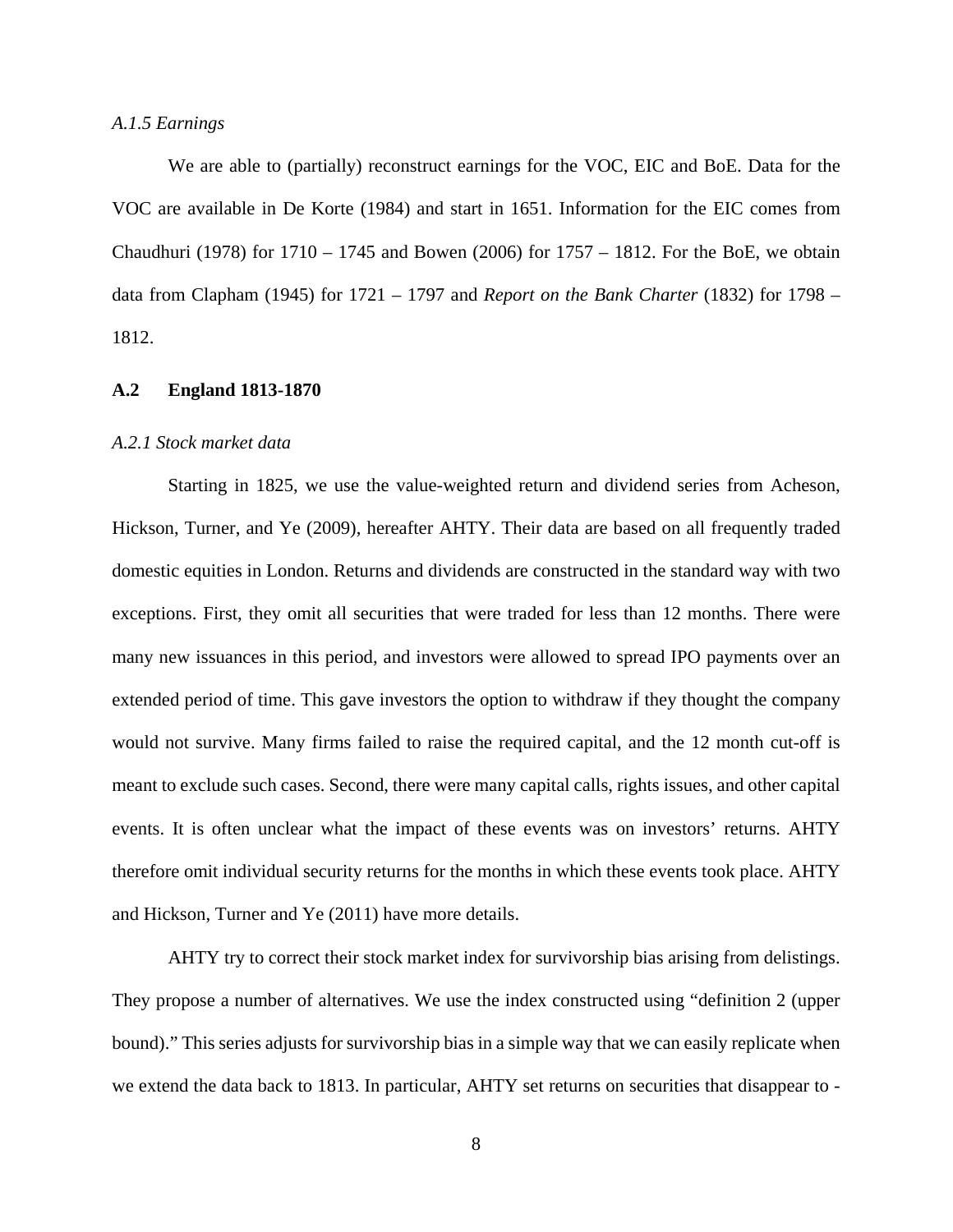100%, but only if they were listed for at least 36 months. The underlying assumption is that such securities "were never fully established in the market." "Upper bound" means that delisted securities disappear from the sample afterwards, as opposed to the "lower bound" strategy where delisted securities are retained in the index, setting subsequent returns to 0. In untabulated results we find that using alternative series from AHTY that adjust for survivorship bias in slightly different ways affects the level of the risk premium, but does not materially impact the predictability results.

We extend AHTY's series back to 1813 using the same source material and methodology. In particular, for each individual security, we construct monthly price and dividend payments using information from Wetenhall's *Course of the Exchange* (available on microfilm at the University of Illinois, Urbana-Champaign) using the last available observation within each month. We then follow the same approach as AHTY to construct annual returns and dividends.

#### *A.2.2 Risk free rate*

 For the risk free rate between 1813 and 1870, we use returns on 3% Consols from Homer and Sylla (2005, Table 19). This was the most liquid form of government debt at the time (Grossman 2002, AHTY).

### **A.3 US 1871-2015**

To facilitate comparison with the existing literature, we rely on the US stock market data starting in 1871, using data from Amit Goyal's website. For the period between 1871 and 1925, these data come from Cowles (1939), covering between 50 (1871) and 258 (1925) securities. For 1926-2015, the data are based on the S&P 500 index provided by CRSP. Before 1957, this was actually the S&P 90. Both Cowles (1939) and S&P only report ordinary dividends. Prices are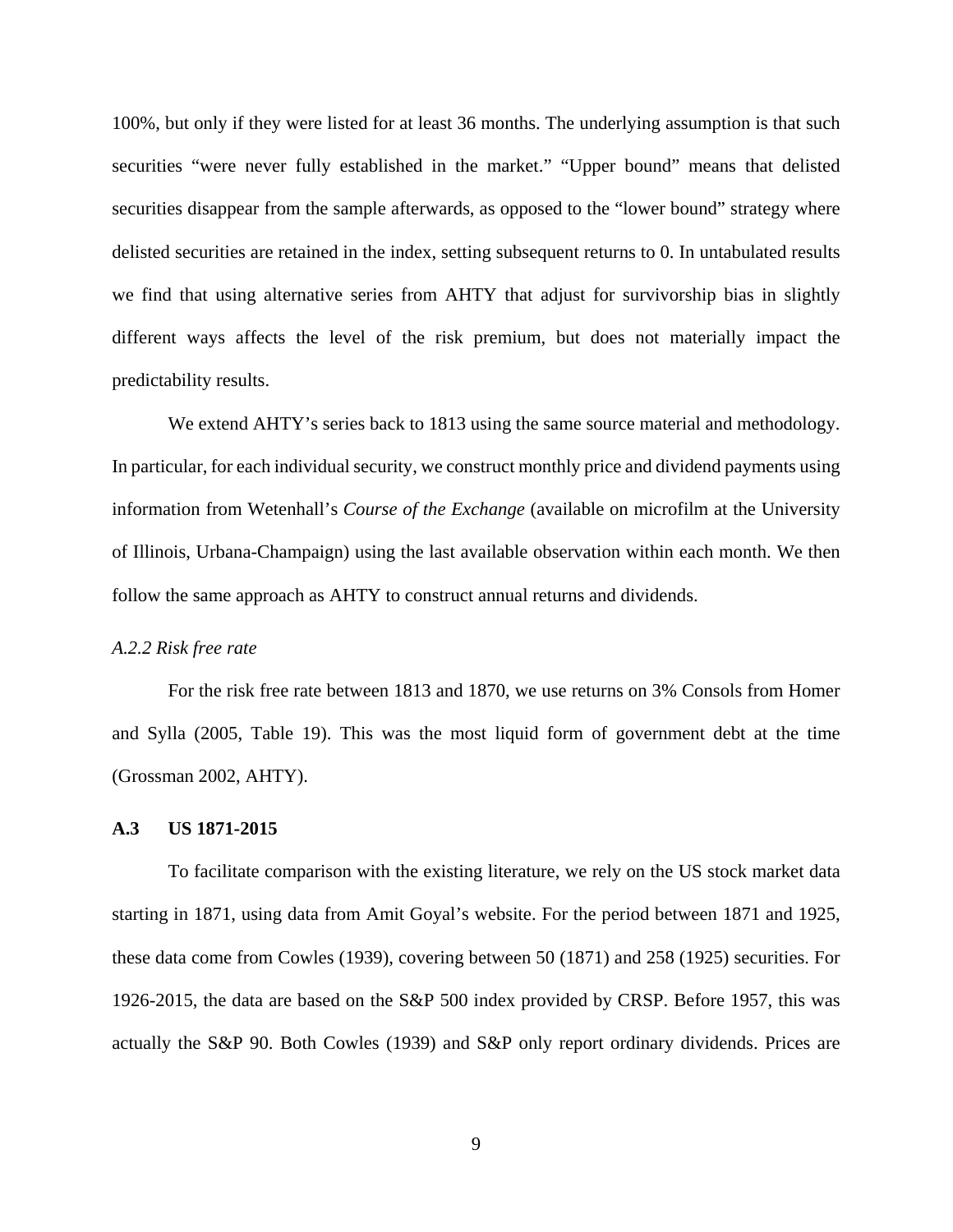adjusted for non-regular payouts to investors. We also obtain aggregate earnings data from Amit Goyal's webpage.

#### *A.3.2 Risk free rate*

Rates on US Treasury bills are only available from 1920 onwards; for 1920-1945, we use Homer and Sylla (2005, Table 49); for the 1945-2015 period, we rely on the dataset on Amit Goyal's website. Before 1920, there are two interest rates that we use to estimate the risk free rate: the rate on so-called call loans and yields on long term government debt. Call loans were the most important short term debt instruments of the time. They were collateralized with liquid securities and could be called in by the lender at any point in time. For the period between 1920 and 1945, the different interest rate series overlap, and we predict the T-bill rate with the call loan rate and the government bond yield. We use the resulting coefficient estimates to construct a hypothetical T-bill rate for 1871-1919. Call loan rates and yields on government securities come from Homer and Sylla (2005), tables 44, and 49, and 42, 43, 46 and 48, respectively.

### **A.4 Recession dates**

As is standard, we classify a recession as the period between a peak and a trough in the economic cycle. We collect peak and trough dates from the secondary literature. All sources use the NBER definition that identifies a peak or trough when a large number of macro-economic variables have a turning point in their time series (Diebold and Rudebusch, 1996). This approach goes back to the seminal work of Burns and Mitchell (1946) who describe this approach as follows:

"A [business] cycle consists of expansions **occurring at about the same time in many economic activities**, followed by similarly general recessions, contractions, and revivals which merge into the expansion phase of the next cycle." (Burns and Mitchell 1946, p.3)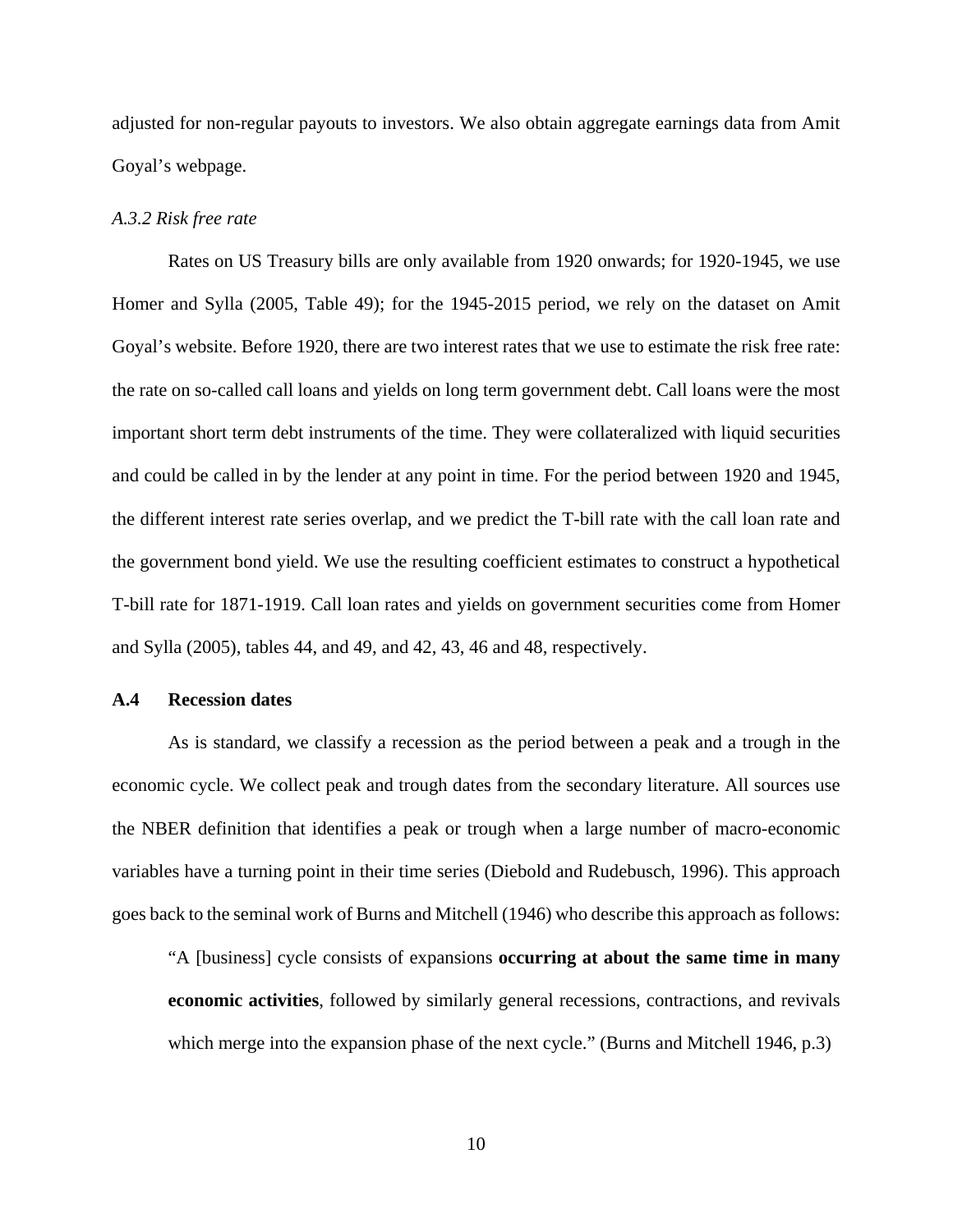Which specific macro-variables to look at is at the discretion of the NBER's committee members and can vary over time. In the committee's own words, "the committee does not have a fixed definition of economic activity."2

For the period 1870-2015, we rely on information from the NBER website that lists the months the US economy was at a peak or trough.<sup>3</sup> Before 1945, the data come from Burns and Mitchell (1946); from 1946 onwards, the data come directly from the NBER. We classify a year as a recession if at least six months in that year feature a contraction.

For the period before 1870, we rely on recessions in the UK A number of publications reconstruct British peak and trough dates using the same methodology as Burns and Mitchell. For 1700-1802 we rely on the work of Ashton (1959), and for 1803-1870 we use the dates from Rostow (1972), who incorporates the earlier work by Gayer, Rostow and Schwartz (1953) for 1803-1850. These dates are considered the best available estimates in the literature (Broadberry and Van Leeuwen, 2010). The identification of peaks and troughs is primarily based on cyclical fluctuations in exports, investment (particularly in buildings and ships) and textile production. All three contributions use qualitative evidence from contemporary sources to help identify the exact timing of the economy's turning points (Gayer, Rostow and Schwartz, 1953, p. 342-53 and 532; Ashton 1959, p.138-40). The early data are annual. We let recessions start in the year following a peak and end in the year of a trough. For the period before 1700, we are not aware of any data on peak and trough dates.

1

<sup>2</sup> http://www.nber.org/cycles/recessions.html, retrieved August 1, 2016

<sup>3</sup> http://www.nber.org/cycles/cyclesmain.html, retrieved August 1, 2016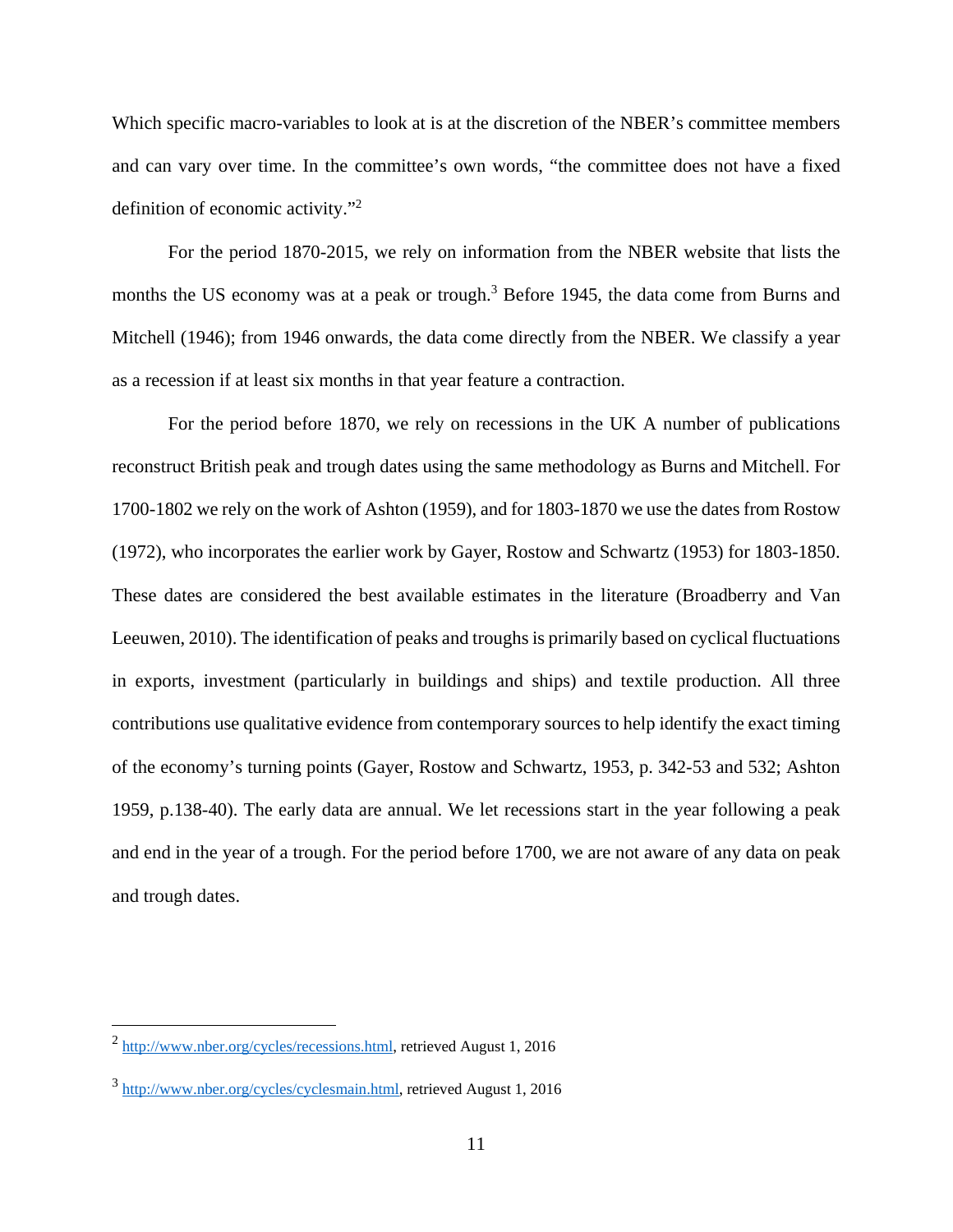### **Additional References**

Anonymous, 1749. An antidote to expel the poison. Contained in an anonymous pamphlet: later published in: A Detection of the Proceedings and Practices of the Directors of the Royal African Company of England, J. Roberts, London, UK.

Bowen, H. V., 2006. The Business of Empire: The East India Company and Imperial Britain, 1756 – 1833. Cambridge University Press, Cambridge, UK.

British House of Commons, 1803. Journals of the House of Commons, January 17, 1750 to April 6, 1754. Vol. 26. London, UK.

British House of Commons, 1832. Report from the Committee of Secrecy on the Bank of

England Charter, with the minutes of evidence, apx. and index… Hansard, London, UK.

Broadberry, S., van Leeuwen, B., 2010. British economic growth and the business cycle,

1700 – 1870: annual estimates. Unpublished working paper. University of Warwick, Coventry, UK.

Burns, A. F., Mitchell., W. C., 1946. Measuring business cycles. Studies in Business Cycles. National Bureau of Economic Research.

Chaudhuri, K. N., 1978. The Trading World of Asia and the English East India Company, 1660 – 1760. Cambridge University Press, Cambridge, UK.

 City Archives Amsterdam, 30452. Archief van S. Hart: (gedeeltelijke) toegang op de notariële archieven.

City Archives Amsterdam, 5077. Archief van de Wisselbank, 1609 – 1820.

 Clapham, J., 1945. The Bank of England: A History. Cambridge University Press, Cambridge, UK.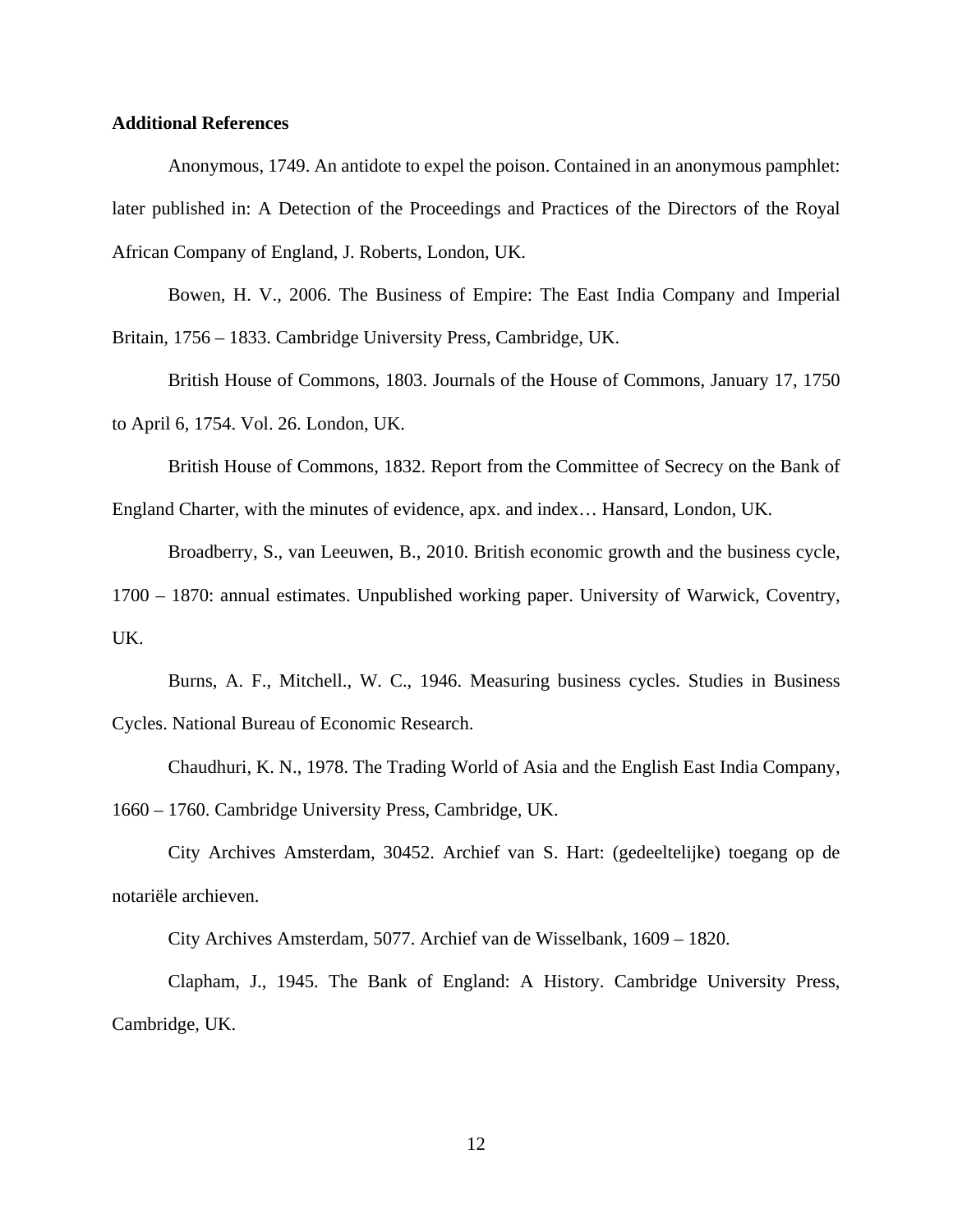De Korte, J. P., 1984. De jaarlijkse financiële verantwoording in de VOC. Verenigde Oostindische Compagnie. M. Nijhoff, Den Haag, The Netherlands.

Diebold, F. X., Rudebusch, G., 1996. Measuring business cycles: a modern perspective. Review of Economics and Statistics 78, 67 – 77.

 Dutch National Archives, 1.04.02. Archief van de Verenigde Oost-Indische Compagnie (VOC), 1602-1795 (1811).

Gelderblom, O., De Jong, A., Jonker, J., 2013. The formative years of the modern corporation: the Dutch East India Company VOC, 1602 – 1623. Journal of Economic History 73,  $1050 - 1076$ .

Gelderblom, O., Jonker, J., 2011. Public finance and economic growth: the case of Holland in the 17th century. Journal of Economic History 71-1,  $1 - 39$ .

Homer, S., Sylla, R., 2005. A History of Interest Rates. John Wiley and Sons, Hoboken, NJ.

 Klerk de Reus, G. C., 1894. Geschichtlicher Überblick der administrativen, rechtlichen und finanziellen Entwicklung der Niederländischen-Ostindischen Compagnie, M. Nijhoff, The Hague, The Netherlands.

Luzac, E., 1780. Hollands Rijkdom. Luzac en van Damme, Leiden, The Netherlands.

 Petram, L., 2011. The world's first stock exchange: how the Amsterdam market for Dutch East India Company shares became a modern securities market, 1602-1700. Ph.D. dissertation. University of Amsterdam, Amsterdam, The Netherlands.

 Posthumus, N. W., 1946. Inquiry into the history of prices in Holland, Volume 1. E. J. Brill, Leiden, The Netherlands.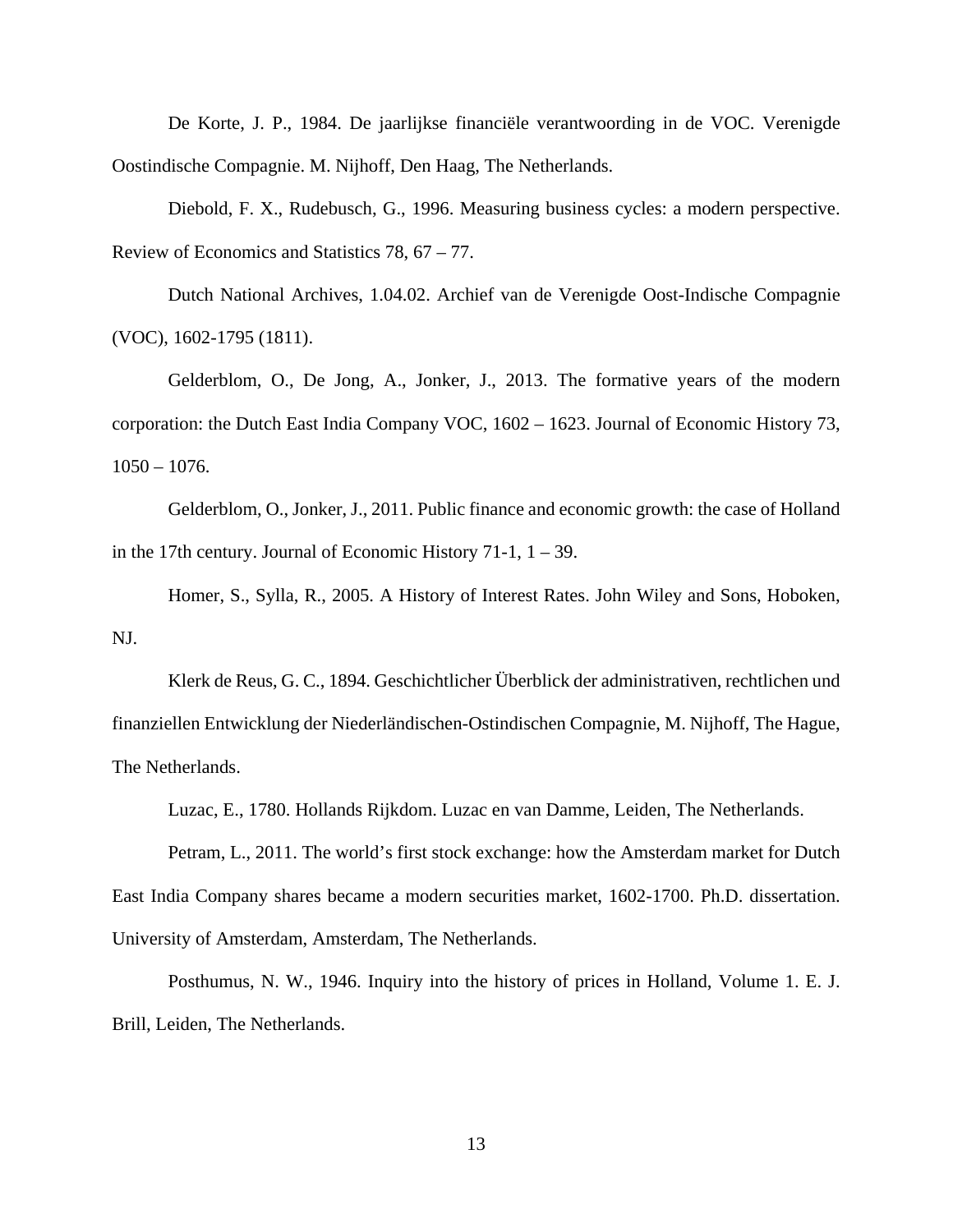Quinn, S., Roberds, W., 2014. How Amsterdam got fiat money. Journal of Monetary Economics 66, 1–12.

Rogers, J. E. T., 1902. A History of Agriculture and Prices in England, Volumes 6 and 7 –

2, Clarendon Press, Oxford, UK.

Scott, W. R., 1912. The Constitution and Finance of English, Scottish, and Irish Joint-Stock

Companies to 1720. Volumes I – III. Cambridge University Press, Cambridge, UK.

Shea, G. Handbook of 18th and early 19th century British corporate finance. In preparation.

Supple, B., 1970. The Royal Exchange Assurance: a History of British Insurance, 1720 –

1970. Cambridge University Press, Cambridge, UK.

 Van Dillen, J. G., 1931. Effectenkoersen aan de Amsterdamsche Beurs 1723 – 1794, Economisch Historisch Jaarboek 17, 1 – 34.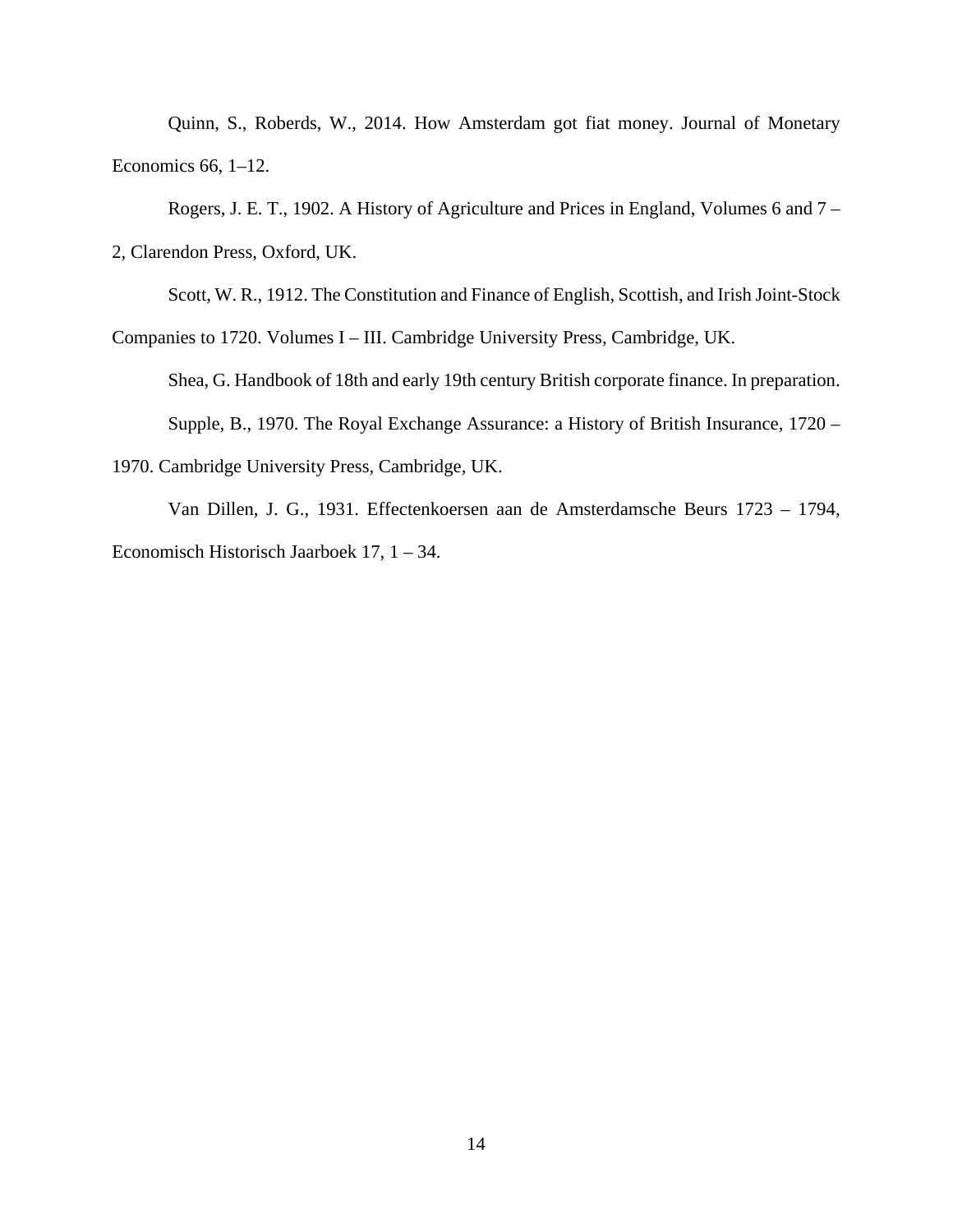### **B. Additional Tables**

This section reports supporting evidence for the results reported in the main paper.

## **Nominal data (Table OA.1)**

 Our main analysis is based on real data. Here, we repeat the analysis using nominal prices and dividends. As reported in Table OA.1, results are qualitatively similar. The only important difference is that returns are less predictable, and the dividend growth is more predictable in the U.K period. The full sample results remain qualitatively the same.

#### **Extended UK period and CRSP index (Table OA.2)**

 In the main text, we switch from UK to US data in 1871 (for better comparability with recent studies). One can argue that it was not until the beginning of the 20th century that that the US became the world's largest economy. Also, the Cowles (1939) data, which we use between 1871 and 1925, includes only 50 companies in 1871 (258 in 1925). Many more companies were traded in the UK at the end of the 19th century. Moreover, after 1925 we use the S&P 500 in the main analysis, which was effectively the S&P 90 till March 1957. Again, one may wonder if results change by using an index with a broader coverage.

Here, we present results where we switch from the UK to the US market in 1900. The UK data for the period 1870-1900 come from Grossman (2002). These data include 520 companies in 1870 and around 1,000 companies in 1900. We also use the CRSP value-weighted index from 1925 onward rather than the S&P 500. The CRSP index includes 533 companies in January 1926 (rather than 90) and 7,178 in December 2015 (rather than 500). As before, end-of-year dividends are simple sums of within-year dividends.

Results are reported in Table OA.2 and are qualitatively similar to the baseline results reported in Table 2. There is some more evidence for dividend growth predictability in the extended UK period as the estimated parameter is now significant. Results for the US period, however, are unchanged. The same is true for the full sample results.

#### **Lagged returns and dividend growth rates as additional predictors (Table OA.3)**

In the main analysis, we predict returns and dividend growth rates using the lagged dividend-to-price ratio only. Here, we add lagged returns and lagged dividend growth rates as additional predictors. Lagged variables occasionally strengthen the overall evidence for return or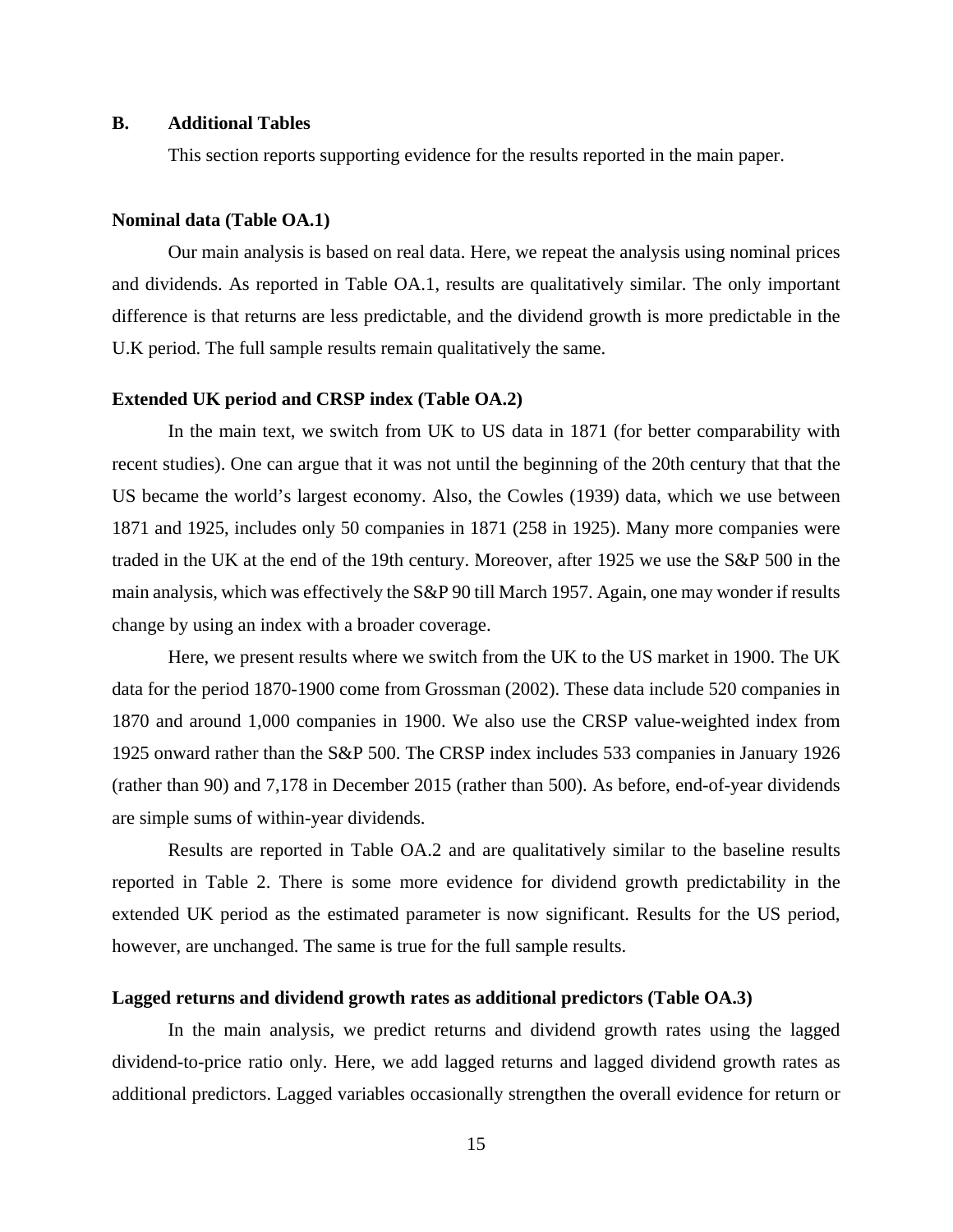dividend growth predictability (for example, in the recent period dividend growth is persistent and predicts itself), but they do not importantly affect the coefficients on the dividend-to-price ratio. If anything, return predictability from dividend yields becomes somewhat stronger, especially in the early US period 1871-1945, although the coefficient remains insignificant.

### **Two-year trailing average of dividend-to-price ratio (Table OA.4)**

 To address the concern that our results are influenced by measurement error, we redo Table 2 using a smoothed version of dividend-to-price ratio. That is, we predict returns and dividend growth rates by the lagged two-year trailing average of dividend-to-price ratio. Under this specification, the evidence for dividend growth predictability in the earliest period (1629-1812) becomes weaker. Using the raw data, the predictive coefficient on the dividend-to-price ratio goes down from -2.25 to -1.32 and becomes insignificant (*t*-statistic of -1.57). In log terms, it falls from -0.12 to -0.08 and remains significant (*t*-statistic of -1.91). The evidence for the predictability of returns is largely unchanged. The only exception is the early US period (1871-1945), where the evidence for dividend yields predicting returns becomes stronger and significant. Thus, using the smoothed dividend-to-price ratio, annual returns are predictable in all the subperiods and in the full period. Dividend growth remains predictable in the full sample.

## **Long-horizon predictability: Weighted returns and dividend growth rates (Table OA.5)**

 In Table 4, we consider predicting 1-, 3-, and 5- year returns and dividend growth rates. That is, we predict simple sum of log returns over subsequent years. Now, we consider weighting future returns and dividend growth rates by the linearization constant  $\rho$ . This is motivated by the present value model linking the dividend-to-price ratio to the discounted sum of future returns and dividend growth rates (Eq. 8 in the main paper). Results are reported in Table OA. 5. Weighting only has a marginal effect on our estimates, and all the main results are qualitatively similar to Table 4.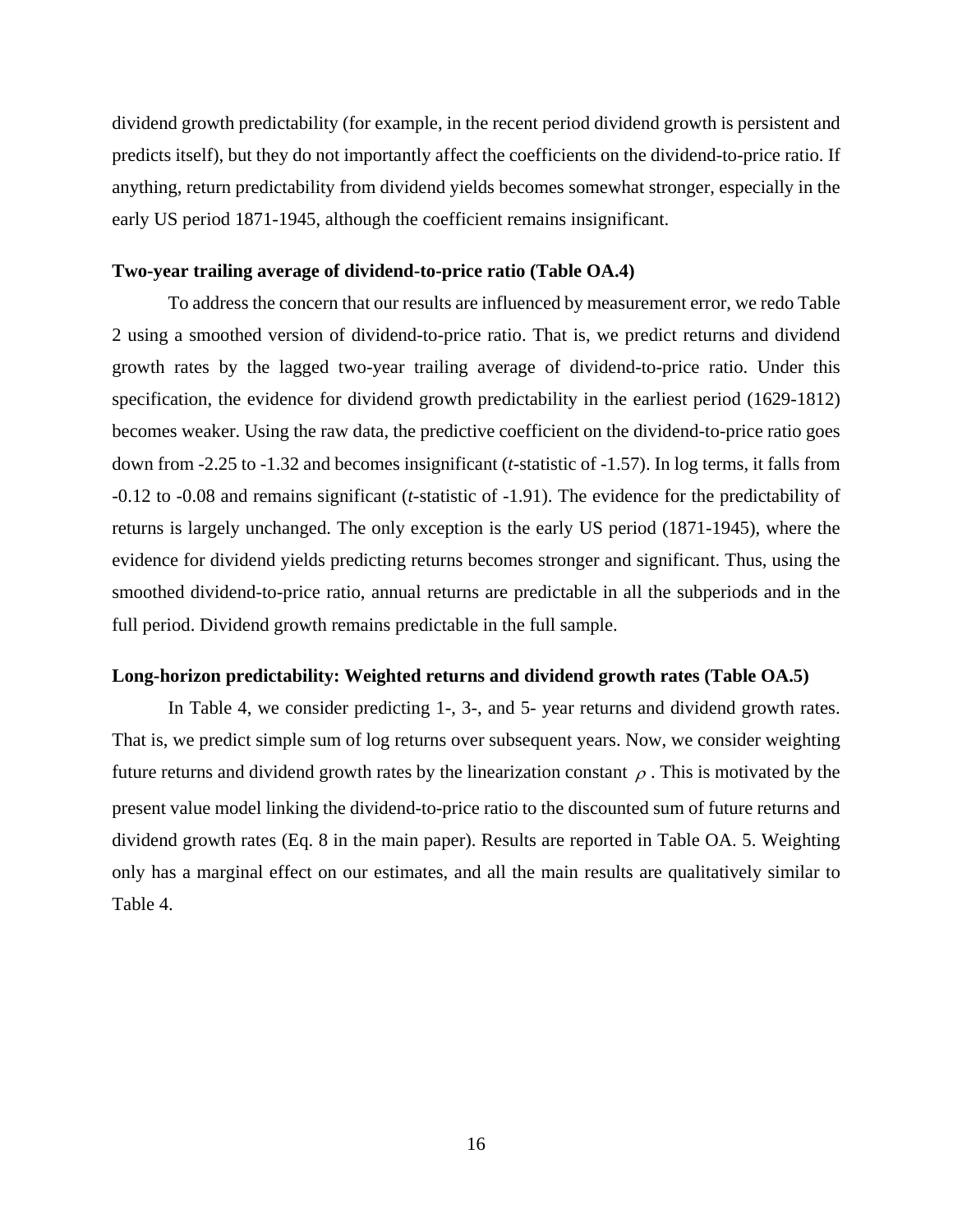# **Table OA.1: Nominal data**

This table reports OLS estimates of regressing annual nominal returns and dividend growth rates on the lagged dividend-to-price ratio. Lower case letters are logs of corresponding capital letters. All regressions include a constant (not reported). Below the estimated coefficients (in parentheses) are Newey-West (1987) *t*-statistics with one lag.

|                                       | (1)       | (2)       | (3)       | (4)       | (5)         | (6)         |
|---------------------------------------|-----------|-----------|-----------|-----------|-------------|-------------|
|                                       | Neth./UK  | UK        | US        | US        | Full period | Full period |
|                                       | 1629-1812 | 1813-1870 | 1871-1945 | 1945-2015 | 1700-2015   | 1629-2015   |
|                                       |           |           |           |           |             |             |
| Dependent variable: $RET_{t+1}$       |           |           |           |           |             |             |
| $DP_{t}$                              | 3.11      | 2.42      | 1.11      | 3.86      | 1.60        | 1.70        |
| $t$ -stat.                            | (4.23)    | (1.56)    | (0.75)    | (2.93)    | (2.16)      | (2.70)      |
| R <sub>2</sub>                        | 0.11      | 0.05      | 0.01      | 0.10      | 0.02        | 0.03        |
| Dependent variable: $DG_{t+1}$        |           |           |           |           |             |             |
| DP <sub>t</sub>                       | $-1.89$   | $-5.62$   | $-7.45$   | 0.49      | $-3.21$     | $-2.93$     |
| t-stat.                               | $(-1.90)$ | $(-2.76)$ | $(-7.09)$ | (0.55)    | $(-5.26)$   | $(-5.27)$   |
| R <sub>2</sub>                        | 0.04      | 0.15      | 0.49      | 0.01      | 0.14        | 0.12        |
|                                       |           |           |           |           |             |             |
| Dependent variable: $ret_{t+1}$       |           |           |           |           |             |             |
| $dp_t$                                | 0.14      | 0.13      | 0.06      | 0.11      | 0.06        | 0.06        |
| t-stat.                               | (4.16)    | (1.89)    | (0.67)    | (2.59)    | (1.86)      | (2.22)      |
| R <sub>2</sub>                        | 0.10      | 0.07      | 0.01      | 0.10      | 0.02        | 0.02        |
| Dependent variable: dg <sub>t+1</sub> |           |           |           |           |             |             |
| $dp_t$                                | $-0.11$   | $-0.25$   | $-0.45$   | 0.01      | $-0.12$     | $-0.12$     |
| t-stat.                               | $(-2.32)$ | $(-2.46)$ | $(-6.83)$ | (0.43)    | $(-4.05)$   | $(-4.55)$   |
| R <sub>2</sub>                        | 0.05      | 0.15      | 0.51      | 0.00      | 0.11        | 0.10        |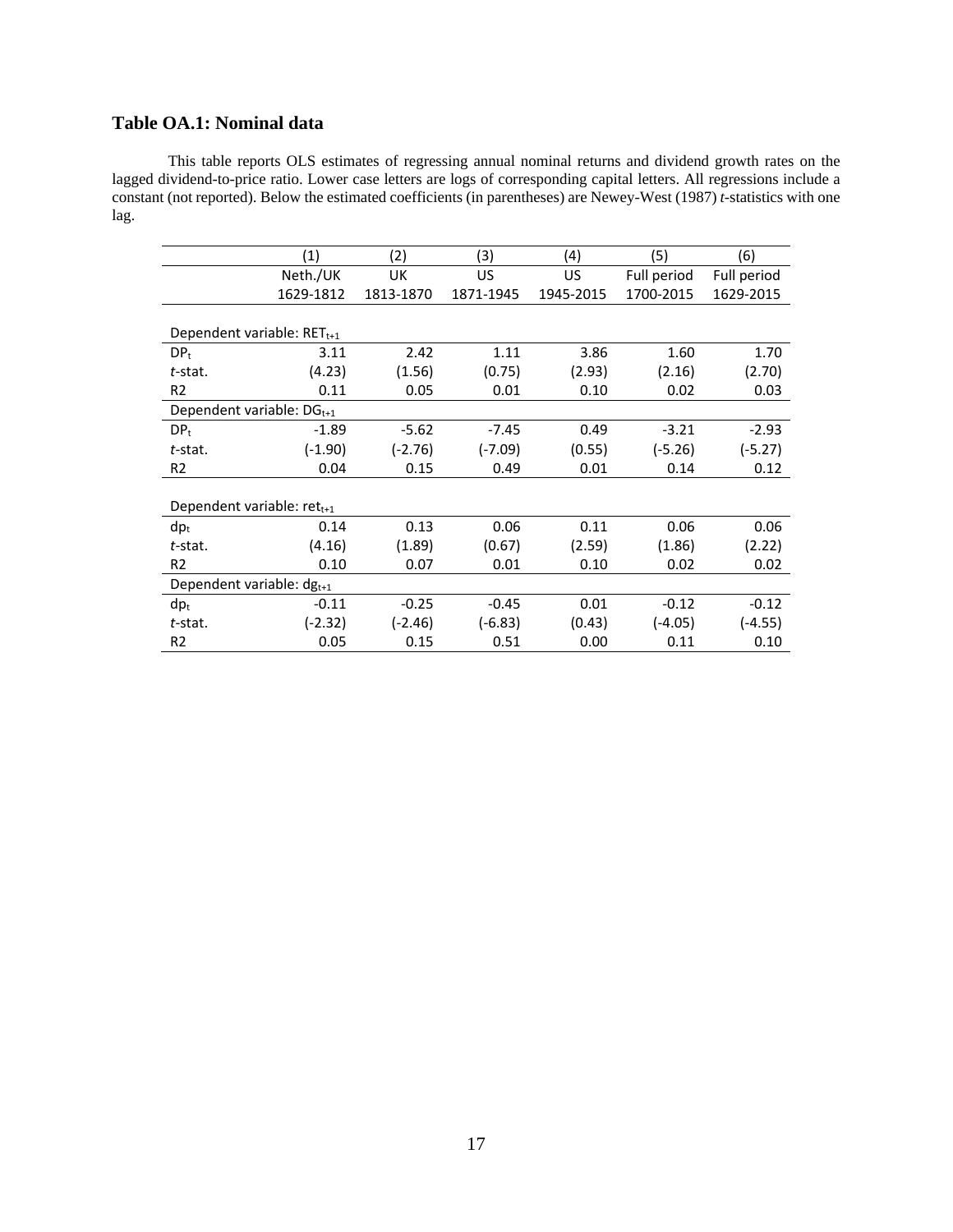# **Table OA.2: Extended UK period and CRSP index**

This table reports OLS estimates of regressing annual real returns and dividend growth rates on the lagged dividend-to-price ratio. Lower case letters are logs of corresponding capital letters. All regressions include a constant (not reported). Below the estimated coefficients (in parentheses) are Newey-West (1987) *t*-statistics with one lag.

|                                 | (1)       | (2)       | (3)       | (4)       | (5)         | (6)         |
|---------------------------------|-----------|-----------|-----------|-----------|-------------|-------------|
|                                 | Neth./UK  | UK        | US        | US.       | Full period | Full period |
|                                 | 1629-1812 | 1813-1900 | 1900-1945 | 1945-2015 | 1700-2015   | 1629-2015   |
|                                 |           |           |           |           |             |             |
| Dependent variable: $RET_{t+1}$ |           |           |           |           |             |             |
| DP <sub>t</sub>                 | 2.72      | 3.50      | 1.86      | 3.47      | 2.04        | 1.94        |
| $t$ -stat.                      | (3.13)    | (2.72)    | (0.98)    | (2.36)    | (2.61)      | (3.10)      |
| R <sub>2</sub>                  | 0.06      | 0.08      | 0.02      | 0.07      | 0.03        | 0.03        |
| Dependent variable: $DG_{t+1}$  |           |           |           |           |             |             |
| DP <sub>t</sub>                 | $-2.25$   | $-5.60$   | $-8.00$   | $-0.25$   | $-3.17$     | $-2.84$     |
| $t$ -stat.                      | $(-2.36)$ | $(-2.32)$ | $(-7.70)$ | $(-0.30)$ | $(-4.64)$   | $(-4.88)$   |
| R <sub>2</sub>                  | 0.05      | 0.08      | 0.61      | 0.00      | 0.09        | 0.09        |
|                                 |           |           |           |           |             |             |
| Dependent variable: $ret_{t+1}$ |           |           |           |           |             |             |
| $dp_t$                          | 0.12      | 0.14      | 0.11      | 0.10      | 0.07        | 0.07        |
| $t$ -stat.                      | (2.97)    | (2.84)    | (1.03)    | (2.09)    | (2.36)      | (2.72)      |
| R <sub>2</sub>                  | 0.06      | 0.07      | 0.02      | 0.06      | 0.03        | 0.03        |
| Dependent variable: $dg_{t+1}$  |           |           |           |           |             |             |
| $dp_t$                          | $-0.12$   | $-0.24$   | $-0.48$   | $-0.01$   | $-0.11$     | $-0.11$     |
| $t$ -stat.                      | $(-2.73)$ | $(-2.47)$ | $(-7.44)$ | $(-0.45)$ | $(-3.67)$   | $(-4.29)$   |
| R <sub>2</sub>                  | 0.06      | 0.09      | 0.64      | 0.00      | 0.07        | 0.08        |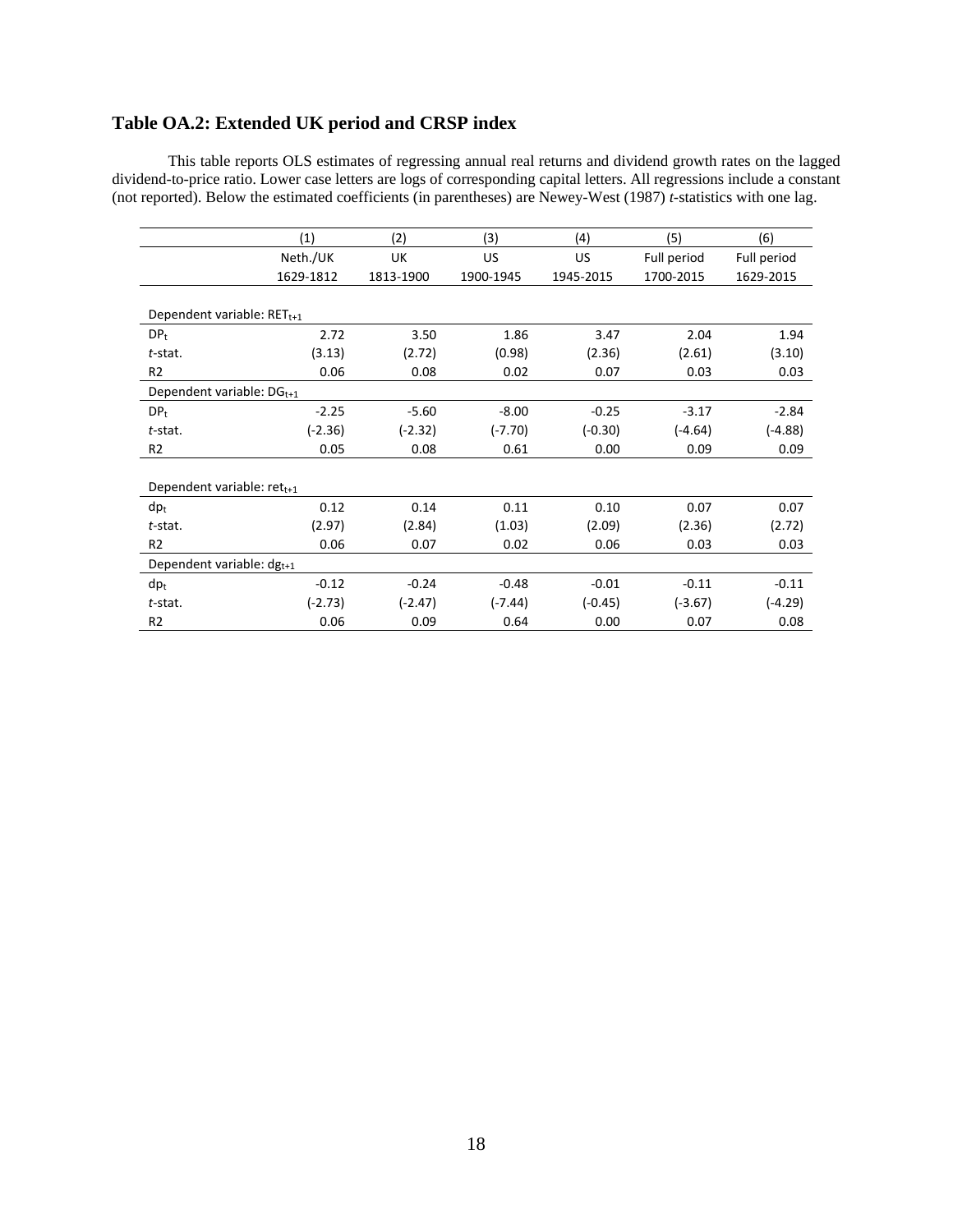## **Table OA.3: Lagged returns and dividend growth rates as additional predictors**

This table reports OLS estimates of regressing annual real returns and dividend growth rates on the lagged dividend-to-price ratio, lagged returns, and lagged dividend growth rates. Lower case letters are logs of corresponding capital letters. All regressions include a constant (not reported). Below the estimated coefficients (in parentheses) are Newey-West (1987) *t*-statistics with one lag.

|                                        | (1)       | (2)       | (3)       | (4)       | (5)         | (6)         |
|----------------------------------------|-----------|-----------|-----------|-----------|-------------|-------------|
|                                        | Neth./UK  | UK        | US        | US        | Full period | Full period |
|                                        | 1629-1812 | 1813-1870 | 1871-1945 | 1945-2015 | 1700-2015   | 1629-2015   |
|                                        |           |           |           |           |             |             |
| Dependent variable: RET <sub>t+1</sub> |           |           |           |           |             |             |
| $DP_t$                                 | 3.04      | 4.12      | 2.28      | 3.18      | 2.35        | 2.18        |
| t-stat.                                | (3.47)    | (1.97)    | (1.47)    | (2.35)    | (3.22)      | (3.55)      |
| $RET_t$                                | $-0.07$   | 0.12      | 0.13      | 0.03      | 0.09        | 0.03        |
| $t$ -stat.                             | $(-0.94)$ | (1.29)    | (0.80)    | (0.31)    | (1.38)      | (0.55)      |
| $DG_t$                                 | $-0.06$   | 0.15      | $-0.29$   | 0.20      | $-0.04$     | $-0.05$     |
| $t$ -stat.                             | $(-0.70)$ | (1.67)    | $(-1.86)$ | (0.94)    | $(-0.48)$   | $(-0.81)$   |
| R <sub>2</sub>                         | 0.09      | 0.14      | 0.08      | 0.08      | 0.04        | 0.04        |
| Dependent variable: DG <sub>t+1</sub>  |           |           |           |           |             |             |
| DP <sub>t</sub>                        | $-1.67$   | $-4.02$   | $-5.64$   | $-0.12$   | $-2.22$     | $-2.13$     |
| t-stat.                                | $(-1.89)$ | $(-1.51)$ | $(-4.15)$ | $(-0.15)$ | $(-3.97)$   | $(-4.33)$   |
| $RET_t$                                | 0.10      | $-0.09$   | 0.17      | 0.09      | 0.18        | 0.15        |
| t-stat.                                | (1.24)    | $(-0.50)$ | (1.51)    | (1.51)    | (3.24)      | (3.06)      |
| DG <sub>t</sub>                        | $-0.09$   | 0.03      | 0.01      | 0.39      | $-0.01$     | $-0.02$     |
| t-stat.                                | $(-0.89)$ | (0.15)    | (0.08)    | (2.81)    | $(-0.16)$   | $(-0.34)$   |
| R <sub>2</sub>                         | 0.05      | 0.05      | 0.48      | 0.24      | 0.13        | 0.11        |
|                                        |           |           |           |           |             |             |
| Dependent variable: ret <sub>t+1</sub> |           |           |           |           |             |             |
| $dp_t$                                 | 0.13      | 0.22      | 0.13      | 0.10      | 0.09        | 0.08        |
| t-stat.                                | (3.23)    | (2.28)    | (1.47)    | (2.30)    | (2.81)      | (3.02)      |
| ret <sub>t</sub>                       | $-0.07$   | 0.12      | 0.13      | 0.04      | 0.07        | 0.02        |
| t-stat.                                | $(-0.88)$ | (1.30)    | (0.77)    | (0.41)    | (1.16)      | (0.43)      |
| $dg_t$                                 | $-0.06$   | 0.11      | $-0.29$   | 0.21      | $-0.05$     | $-0.06$     |
| $t$ -stat.                             | $(-0.76)$ | (1.34)    | $(-1.86)$ | (0.95)    | $(-0.58)$   | $(-0.89)$   |
| R <sub>2</sub>                         | 0.08      | 0.15      | 0.08      | 0.08      | 0.04        | 0.03        |
| Dependent variable: dg <sub>t+1</sub>  |           |           |           |           |             |             |
| $dp_t$                                 | $-0.09$   | $-0.18$   | $-0.30$   | $-0.00$   | $-0.07$     | $-0.08$     |
| $t$ -stat.                             | $(-2.16)$ | $(-1.43)$ | $(-3.88)$ | $(-0.21)$ | $(-3.13)$   | $(-3.71)$   |
| ret <sub>t</sub>                       | 0.10      | $-0.11$   | 0.24      | 0.12      | 0.23        | 0.18        |
| $t$ -stat.                             | (1.21)    | $(-0.64)$ | (2.36)    | (1.63)    | (3.87)      | (3.56)      |
| $dg_t$                                 | $-0.11$   | 0.06      | 0.03      | 0.34      | $-0.02$     | $-0.04$     |
| t-stat.                                | $(-1.16)$ | (0.31)    | (0.39)    | (2.45)    | $(-0.35)$   | $(-0.64)$   |
| R <sub>2</sub>                         | 0.06      | 0.05      | 0.53      | 0.25      | 0.14        | 0.11        |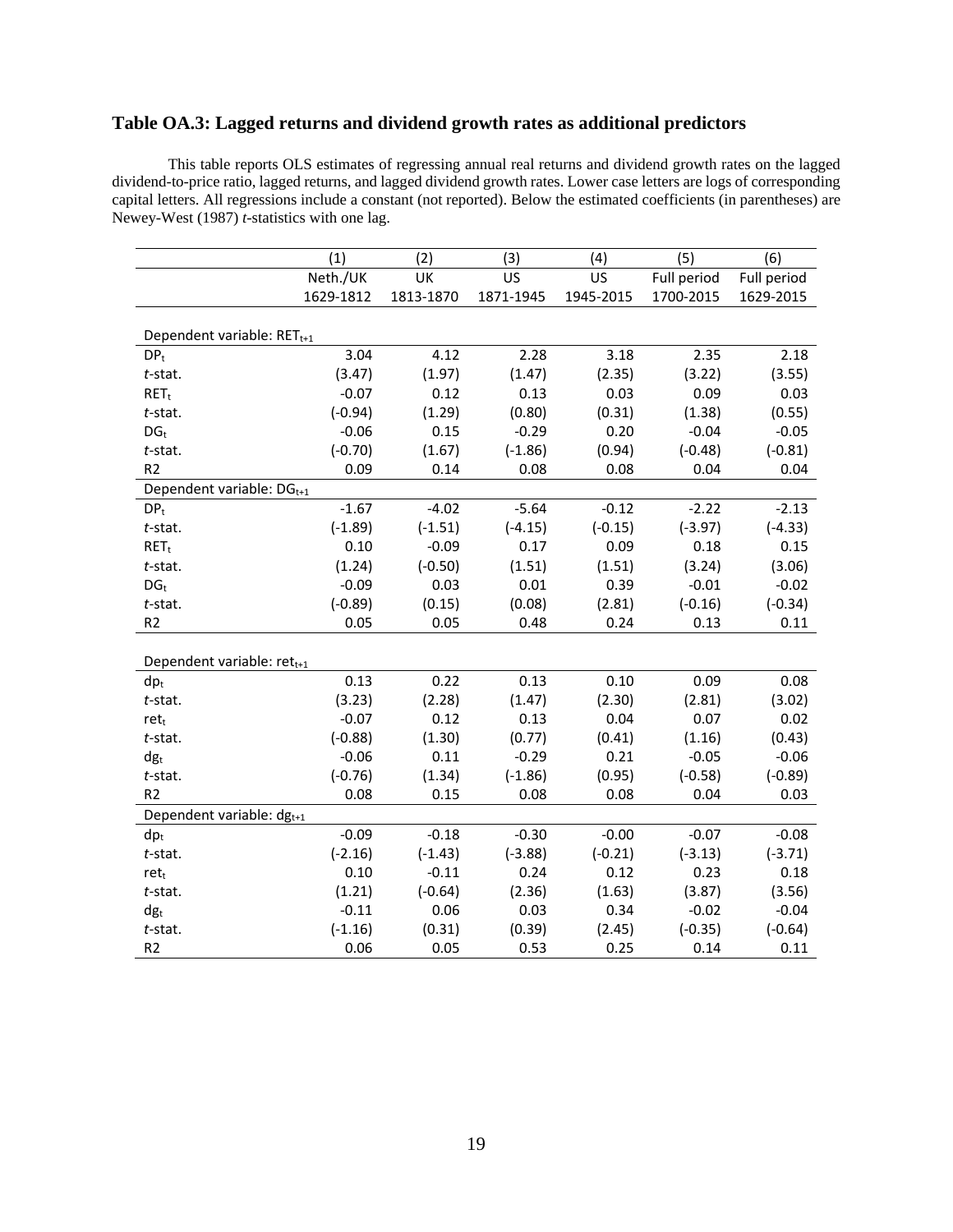## **Table OA.4: Two-year trailing average of dividend-to-price ratio**

This table reports OLS estimates of regressing annual real returns and dividend growth rates on the lagged two-year trailing average of dividend-to-price ratio. Lower case letters are logs of corresponding capital letters. All regressions include a constant (not reported). Below the estimated coefficients (in parentheses) are Newey-West (1987) *t*-statistics with one lag.

|                                 | (1)       | (2)       | (3)       | (4)       | (5)         | (6)         |
|---------------------------------|-----------|-----------|-----------|-----------|-------------|-------------|
|                                 | Neth./UK  | <b>UK</b> | US        | US        | Full period | Full period |
|                                 | 1629-1812 | 1813-1870 | 1871-1945 | 1945-2015 | 1700-2015   | 1629-2015   |
|                                 |           |           |           |           |             |             |
| Dependent variable: $RET_{t+1}$ |           |           |           |           |             |             |
| $(DP_t + DP_{t-1})/2$           | 2.96      | 4.69      | 3.28      | 3.16      | 2.45        | 2.30        |
| t-stat.                         | (3.63)    | (2.16)    | (1.92)    | (2.28)    | (3.18)      | (3.64)      |
| R <sub>2</sub>                  | 0.07      | 0.08      | 0.05      | 0.07      | 0.04        | 0.04        |
| Dependent variable: $DG_{t+1}$  |           |           |           |           |             |             |
| $(DP_t + DP_{t-1})/2$           | $-1.32$   | $-4.63$   | $-6.49$   | 0.03      | $-2.17$     | $-2.00$     |
| t-stat.                         | $(-1.57)$ | $(-1.85)$ | $(-6.06)$ | (0.03)    | $(-3.50)$   | $(-3.87)$   |
| R <sub>2</sub>                  | 0.02      | 0.06      | 0.29      | 0.00      | 0.05        | 0.05        |
|                                 |           |           |           |           |             |             |
| Dependent variable: $ret_{t+1}$ |           |           |           |           |             |             |
| $(dp_t + dp_{t-1})/2$           | 0.13      | 0.23      | 0.19      | 0.10      | 0.09        | 0.08        |
| t-stat.                         | (3.35)    | (2.29)    | (2.10)    | (2.21)    | (2.76)      | (3.11)      |
| R <sub>2</sub>                  | 0.06      | 0.09      | 0.05      | 0.07      | 0.04        | 0.03        |
| Dependent variable: $dg_{t+1}$  |           |           |           |           |             |             |
| $(dp_t + dp_{t-1})/2$           | $-0.08$   | $-0.19$   | $-0.37$   | 0.00      | $-0.08$     | $-0.08$     |
| t-stat.                         | $(-1.91)$ | $(-1.51)$ | $(-5.55)$ | $(-0.10)$ | $(-2.90)$   | $(-3.42)$   |
| R <sub>2</sub>                  | 0.02      | 0.05      | 0.29      | 0.00      | 0.04        | 0.04        |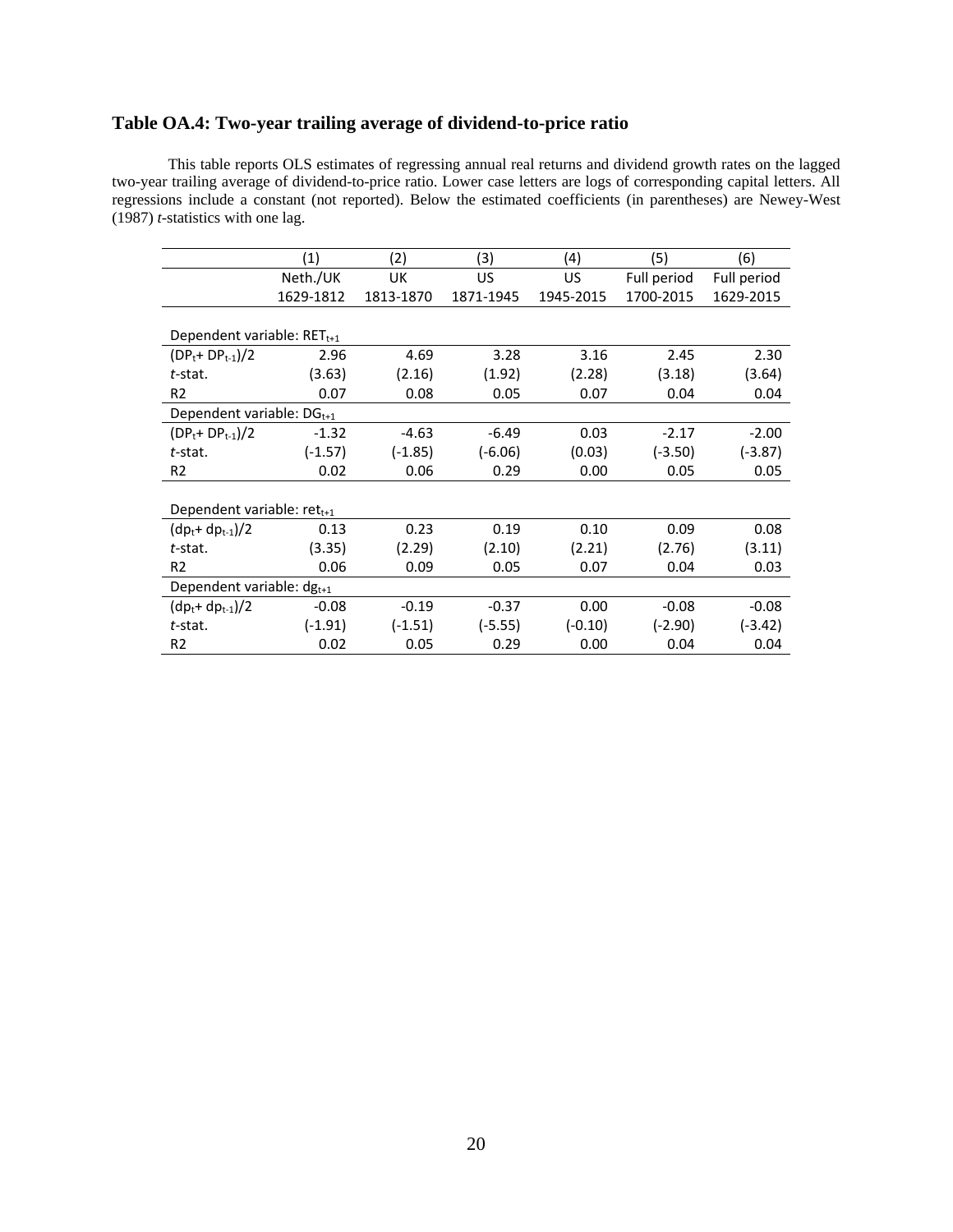### **Table OA.5: Long-horizon predictability: Weighted returns and dividend growth rates**

This table reports OLS estimates of regressing the weighted sum of annual real returns  $\left(\sum_{j=1}^n \rho^{j-1} ret_{t+j}\right)$  $\sum_{j=1}^h \rho^{j-1} ret_{t+j}$ 

or dividend growth rates  $\Bigl( \sum_{j=1}^n \rho^{j-1} dg_{t+j} \Bigr)$  $\sum_{j=1}^{h} \rho^{j-1} dg_{i+j}$  on the dividend-to-price ratio. All variables are in logs. Horizon *h* is either

1, 3, or 5 years. Below the estimated coefficients (in parentheses) are Newey-West (1987) *t*-statistics with the number of lags equal to the length of the horizon. In brackets are *t*-statistics based on non-overlapping observations, calculated as the mean across alternative non-overlapping samples (e.g. in case of 5-year predictions, we report the mean across five different non-overlapping samples starting in years 1 through 5). The *p*-values '(Sim., Direct)' are based on Monte Carlo simulations. The 'implied coefficient' for longer horizon predictions is based on the 1-year coefficient and calculated using  $\beta_{x,h} = \beta_x \left(1 - \rho^h \beta_{dp,1}^h\right) / (1 - \rho \beta_{dp,1})$ . All regressions include a constant (not reported).

| 1629-1945<br>1945-2015<br>1700-2015<br>1629-2015<br>Dependent variable: 1-year ret<br>0.11<br>0.09<br>0.08<br>0.07<br>$dp_t$<br>t-stat.<br>(3.22)<br>(2.03)<br>(2.47)<br>(2.81)<br>p-value (Sim., Direct)<br>0.00<br>0.24<br>0.01<br>0.00<br>R <sub>2</sub><br>0.04<br>0.06<br>0.03<br>0.03<br>Dependent variable: 3-year ret<br>0.28<br>0.24<br>$dp_t$<br>0.20<br>0.19<br>t-stat. (Overlap.)<br>4.45<br>2.85<br>3.13<br>3.43<br>2.82<br>3.03<br>t-stat. (Non-overlap.)<br>3.48<br>2.82<br>p-value (Sim., Direct)<br>0.00<br>0.25<br>0.01<br>0.00<br>Implied coefficient<br>0.23<br>0.25<br>0.19<br>0.19<br>p-value (Sim., Direct)<br>0.00<br>0.20<br>0.01<br>0.00<br>R <sub>2</sub><br>0.10<br>0.15<br>0.08<br>0.07<br>Dependent variable: 5-year ret<br>0.32<br>0.41<br>0.42<br>0.30<br>$dp_t$<br>4.57<br>5.24<br>4.32<br>t-stat. (Overlap.)<br>4.04<br>3.50<br>3.00<br>3.18<br>t-stat. (Non-overlap.)<br>3.67<br>p-value (Sim., Direct)<br>0.00<br>0.20<br>0.00<br>0.00<br>Implied coefficient<br>0.26<br>0.29<br>0.37<br>0.27<br>0.00<br>0.00<br>p-value (Sim., Direct)<br>0.16<br>0.00<br>R <sub>2</sub><br>0.15<br>0.28<br>0.14<br>0.13<br>Dependent variable: 1-year dg<br>$-0.20$<br>$-0.01$<br>$-0.10$<br>$-0.10$<br>$dp_t$<br>$(-5.30)$<br>$(-0.40)$<br>$(-4.09)$<br>t-stat.<br>$(-3.45)$<br>0.00<br>p-value (Sim., Direct)<br>0.00<br>0.40<br>0.00<br>0.14<br>0.00<br>0.07<br>0.07<br>R2<br>Dependent variable: 3-year dg<br>$-0.32$<br>0.01<br>$-0.15$<br>$-0.17$<br>$dp_t$<br>t-stat. (Overlap.)<br>$-4.88$<br>0.09<br>$-2.61$<br>$-3.31$<br>$-2.21$<br>$-2.76$<br>t-stat. (Non-overlap.)<br>$-3.83$<br>0.10<br>0.00<br>p-value (Sim., Direct)<br>0.00<br>0.61<br>0.01<br>Implied coefficient<br>$-0.24$<br>$-0.43$<br>$-0.03$<br>$-0.25$<br>0.00<br>0.39<br>0.00<br>0.00<br>p-value (Sim., Direct)<br>R <sub>2</sub><br>0.15<br>0.00<br>0.06<br>0.08<br>Dependent variable: 5-year dg<br>$-0.34$<br>$dp_t$<br>0.00<br>$-0.15$<br>$-0.19$<br>t-stat. (Overlap.)<br>$-3.77$<br>$-2.54$<br>$-0.01$<br>$-3.17$<br>t-stat. (Non-overlap.)<br>$-2.73$<br>$-0.02$<br>$-1.68$<br>$-2.27$<br>p-value (Sim., Direct)<br>0.00<br>0.58<br>0.07<br>0.02<br>Implied coefficient<br>$-0.35$<br>$-0.53$<br>$-0.04$<br>$-0.34$<br>0.00<br>0.00<br>p-value (Sim., Direct)<br>0.38<br>0.00<br>R2<br>0.13<br>0.00<br>0.05<br>0.08 | (1) | (2) | (3) | (4) |
|-----------------------------------------------------------------------------------------------------------------------------------------------------------------------------------------------------------------------------------------------------------------------------------------------------------------------------------------------------------------------------------------------------------------------------------------------------------------------------------------------------------------------------------------------------------------------------------------------------------------------------------------------------------------------------------------------------------------------------------------------------------------------------------------------------------------------------------------------------------------------------------------------------------------------------------------------------------------------------------------------------------------------------------------------------------------------------------------------------------------------------------------------------------------------------------------------------------------------------------------------------------------------------------------------------------------------------------------------------------------------------------------------------------------------------------------------------------------------------------------------------------------------------------------------------------------------------------------------------------------------------------------------------------------------------------------------------------------------------------------------------------------------------------------------------------------------------------------------------------------------------------------------------------------------------------------------------------------------------------------------------------------------------------------------------------------------------------------------------------------------------------------------------------------------------------------------------------------------------------------------------------------------------------------------------------------------------|-----|-----|-----|-----|
|                                                                                                                                                                                                                                                                                                                                                                                                                                                                                                                                                                                                                                                                                                                                                                                                                                                                                                                                                                                                                                                                                                                                                                                                                                                                                                                                                                                                                                                                                                                                                                                                                                                                                                                                                                                                                                                                                                                                                                                                                                                                                                                                                                                                                                                                                                                             |     |     |     |     |
|                                                                                                                                                                                                                                                                                                                                                                                                                                                                                                                                                                                                                                                                                                                                                                                                                                                                                                                                                                                                                                                                                                                                                                                                                                                                                                                                                                                                                                                                                                                                                                                                                                                                                                                                                                                                                                                                                                                                                                                                                                                                                                                                                                                                                                                                                                                             |     |     |     |     |
|                                                                                                                                                                                                                                                                                                                                                                                                                                                                                                                                                                                                                                                                                                                                                                                                                                                                                                                                                                                                                                                                                                                                                                                                                                                                                                                                                                                                                                                                                                                                                                                                                                                                                                                                                                                                                                                                                                                                                                                                                                                                                                                                                                                                                                                                                                                             |     |     |     |     |
|                                                                                                                                                                                                                                                                                                                                                                                                                                                                                                                                                                                                                                                                                                                                                                                                                                                                                                                                                                                                                                                                                                                                                                                                                                                                                                                                                                                                                                                                                                                                                                                                                                                                                                                                                                                                                                                                                                                                                                                                                                                                                                                                                                                                                                                                                                                             |     |     |     |     |
|                                                                                                                                                                                                                                                                                                                                                                                                                                                                                                                                                                                                                                                                                                                                                                                                                                                                                                                                                                                                                                                                                                                                                                                                                                                                                                                                                                                                                                                                                                                                                                                                                                                                                                                                                                                                                                                                                                                                                                                                                                                                                                                                                                                                                                                                                                                             |     |     |     |     |
|                                                                                                                                                                                                                                                                                                                                                                                                                                                                                                                                                                                                                                                                                                                                                                                                                                                                                                                                                                                                                                                                                                                                                                                                                                                                                                                                                                                                                                                                                                                                                                                                                                                                                                                                                                                                                                                                                                                                                                                                                                                                                                                                                                                                                                                                                                                             |     |     |     |     |
|                                                                                                                                                                                                                                                                                                                                                                                                                                                                                                                                                                                                                                                                                                                                                                                                                                                                                                                                                                                                                                                                                                                                                                                                                                                                                                                                                                                                                                                                                                                                                                                                                                                                                                                                                                                                                                                                                                                                                                                                                                                                                                                                                                                                                                                                                                                             |     |     |     |     |
|                                                                                                                                                                                                                                                                                                                                                                                                                                                                                                                                                                                                                                                                                                                                                                                                                                                                                                                                                                                                                                                                                                                                                                                                                                                                                                                                                                                                                                                                                                                                                                                                                                                                                                                                                                                                                                                                                                                                                                                                                                                                                                                                                                                                                                                                                                                             |     |     |     |     |
|                                                                                                                                                                                                                                                                                                                                                                                                                                                                                                                                                                                                                                                                                                                                                                                                                                                                                                                                                                                                                                                                                                                                                                                                                                                                                                                                                                                                                                                                                                                                                                                                                                                                                                                                                                                                                                                                                                                                                                                                                                                                                                                                                                                                                                                                                                                             |     |     |     |     |
|                                                                                                                                                                                                                                                                                                                                                                                                                                                                                                                                                                                                                                                                                                                                                                                                                                                                                                                                                                                                                                                                                                                                                                                                                                                                                                                                                                                                                                                                                                                                                                                                                                                                                                                                                                                                                                                                                                                                                                                                                                                                                                                                                                                                                                                                                                                             |     |     |     |     |
|                                                                                                                                                                                                                                                                                                                                                                                                                                                                                                                                                                                                                                                                                                                                                                                                                                                                                                                                                                                                                                                                                                                                                                                                                                                                                                                                                                                                                                                                                                                                                                                                                                                                                                                                                                                                                                                                                                                                                                                                                                                                                                                                                                                                                                                                                                                             |     |     |     |     |
|                                                                                                                                                                                                                                                                                                                                                                                                                                                                                                                                                                                                                                                                                                                                                                                                                                                                                                                                                                                                                                                                                                                                                                                                                                                                                                                                                                                                                                                                                                                                                                                                                                                                                                                                                                                                                                                                                                                                                                                                                                                                                                                                                                                                                                                                                                                             |     |     |     |     |
|                                                                                                                                                                                                                                                                                                                                                                                                                                                                                                                                                                                                                                                                                                                                                                                                                                                                                                                                                                                                                                                                                                                                                                                                                                                                                                                                                                                                                                                                                                                                                                                                                                                                                                                                                                                                                                                                                                                                                                                                                                                                                                                                                                                                                                                                                                                             |     |     |     |     |
|                                                                                                                                                                                                                                                                                                                                                                                                                                                                                                                                                                                                                                                                                                                                                                                                                                                                                                                                                                                                                                                                                                                                                                                                                                                                                                                                                                                                                                                                                                                                                                                                                                                                                                                                                                                                                                                                                                                                                                                                                                                                                                                                                                                                                                                                                                                             |     |     |     |     |
|                                                                                                                                                                                                                                                                                                                                                                                                                                                                                                                                                                                                                                                                                                                                                                                                                                                                                                                                                                                                                                                                                                                                                                                                                                                                                                                                                                                                                                                                                                                                                                                                                                                                                                                                                                                                                                                                                                                                                                                                                                                                                                                                                                                                                                                                                                                             |     |     |     |     |
|                                                                                                                                                                                                                                                                                                                                                                                                                                                                                                                                                                                                                                                                                                                                                                                                                                                                                                                                                                                                                                                                                                                                                                                                                                                                                                                                                                                                                                                                                                                                                                                                                                                                                                                                                                                                                                                                                                                                                                                                                                                                                                                                                                                                                                                                                                                             |     |     |     |     |
|                                                                                                                                                                                                                                                                                                                                                                                                                                                                                                                                                                                                                                                                                                                                                                                                                                                                                                                                                                                                                                                                                                                                                                                                                                                                                                                                                                                                                                                                                                                                                                                                                                                                                                                                                                                                                                                                                                                                                                                                                                                                                                                                                                                                                                                                                                                             |     |     |     |     |
|                                                                                                                                                                                                                                                                                                                                                                                                                                                                                                                                                                                                                                                                                                                                                                                                                                                                                                                                                                                                                                                                                                                                                                                                                                                                                                                                                                                                                                                                                                                                                                                                                                                                                                                                                                                                                                                                                                                                                                                                                                                                                                                                                                                                                                                                                                                             |     |     |     |     |
|                                                                                                                                                                                                                                                                                                                                                                                                                                                                                                                                                                                                                                                                                                                                                                                                                                                                                                                                                                                                                                                                                                                                                                                                                                                                                                                                                                                                                                                                                                                                                                                                                                                                                                                                                                                                                                                                                                                                                                                                                                                                                                                                                                                                                                                                                                                             |     |     |     |     |
|                                                                                                                                                                                                                                                                                                                                                                                                                                                                                                                                                                                                                                                                                                                                                                                                                                                                                                                                                                                                                                                                                                                                                                                                                                                                                                                                                                                                                                                                                                                                                                                                                                                                                                                                                                                                                                                                                                                                                                                                                                                                                                                                                                                                                                                                                                                             |     |     |     |     |
|                                                                                                                                                                                                                                                                                                                                                                                                                                                                                                                                                                                                                                                                                                                                                                                                                                                                                                                                                                                                                                                                                                                                                                                                                                                                                                                                                                                                                                                                                                                                                                                                                                                                                                                                                                                                                                                                                                                                                                                                                                                                                                                                                                                                                                                                                                                             |     |     |     |     |
|                                                                                                                                                                                                                                                                                                                                                                                                                                                                                                                                                                                                                                                                                                                                                                                                                                                                                                                                                                                                                                                                                                                                                                                                                                                                                                                                                                                                                                                                                                                                                                                                                                                                                                                                                                                                                                                                                                                                                                                                                                                                                                                                                                                                                                                                                                                             |     |     |     |     |
|                                                                                                                                                                                                                                                                                                                                                                                                                                                                                                                                                                                                                                                                                                                                                                                                                                                                                                                                                                                                                                                                                                                                                                                                                                                                                                                                                                                                                                                                                                                                                                                                                                                                                                                                                                                                                                                                                                                                                                                                                                                                                                                                                                                                                                                                                                                             |     |     |     |     |
|                                                                                                                                                                                                                                                                                                                                                                                                                                                                                                                                                                                                                                                                                                                                                                                                                                                                                                                                                                                                                                                                                                                                                                                                                                                                                                                                                                                                                                                                                                                                                                                                                                                                                                                                                                                                                                                                                                                                                                                                                                                                                                                                                                                                                                                                                                                             |     |     |     |     |
|                                                                                                                                                                                                                                                                                                                                                                                                                                                                                                                                                                                                                                                                                                                                                                                                                                                                                                                                                                                                                                                                                                                                                                                                                                                                                                                                                                                                                                                                                                                                                                                                                                                                                                                                                                                                                                                                                                                                                                                                                                                                                                                                                                                                                                                                                                                             |     |     |     |     |
|                                                                                                                                                                                                                                                                                                                                                                                                                                                                                                                                                                                                                                                                                                                                                                                                                                                                                                                                                                                                                                                                                                                                                                                                                                                                                                                                                                                                                                                                                                                                                                                                                                                                                                                                                                                                                                                                                                                                                                                                                                                                                                                                                                                                                                                                                                                             |     |     |     |     |
|                                                                                                                                                                                                                                                                                                                                                                                                                                                                                                                                                                                                                                                                                                                                                                                                                                                                                                                                                                                                                                                                                                                                                                                                                                                                                                                                                                                                                                                                                                                                                                                                                                                                                                                                                                                                                                                                                                                                                                                                                                                                                                                                                                                                                                                                                                                             |     |     |     |     |
|                                                                                                                                                                                                                                                                                                                                                                                                                                                                                                                                                                                                                                                                                                                                                                                                                                                                                                                                                                                                                                                                                                                                                                                                                                                                                                                                                                                                                                                                                                                                                                                                                                                                                                                                                                                                                                                                                                                                                                                                                                                                                                                                                                                                                                                                                                                             |     |     |     |     |
|                                                                                                                                                                                                                                                                                                                                                                                                                                                                                                                                                                                                                                                                                                                                                                                                                                                                                                                                                                                                                                                                                                                                                                                                                                                                                                                                                                                                                                                                                                                                                                                                                                                                                                                                                                                                                                                                                                                                                                                                                                                                                                                                                                                                                                                                                                                             |     |     |     |     |
|                                                                                                                                                                                                                                                                                                                                                                                                                                                                                                                                                                                                                                                                                                                                                                                                                                                                                                                                                                                                                                                                                                                                                                                                                                                                                                                                                                                                                                                                                                                                                                                                                                                                                                                                                                                                                                                                                                                                                                                                                                                                                                                                                                                                                                                                                                                             |     |     |     |     |
|                                                                                                                                                                                                                                                                                                                                                                                                                                                                                                                                                                                                                                                                                                                                                                                                                                                                                                                                                                                                                                                                                                                                                                                                                                                                                                                                                                                                                                                                                                                                                                                                                                                                                                                                                                                                                                                                                                                                                                                                                                                                                                                                                                                                                                                                                                                             |     |     |     |     |
|                                                                                                                                                                                                                                                                                                                                                                                                                                                                                                                                                                                                                                                                                                                                                                                                                                                                                                                                                                                                                                                                                                                                                                                                                                                                                                                                                                                                                                                                                                                                                                                                                                                                                                                                                                                                                                                                                                                                                                                                                                                                                                                                                                                                                                                                                                                             |     |     |     |     |
|                                                                                                                                                                                                                                                                                                                                                                                                                                                                                                                                                                                                                                                                                                                                                                                                                                                                                                                                                                                                                                                                                                                                                                                                                                                                                                                                                                                                                                                                                                                                                                                                                                                                                                                                                                                                                                                                                                                                                                                                                                                                                                                                                                                                                                                                                                                             |     |     |     |     |
|                                                                                                                                                                                                                                                                                                                                                                                                                                                                                                                                                                                                                                                                                                                                                                                                                                                                                                                                                                                                                                                                                                                                                                                                                                                                                                                                                                                                                                                                                                                                                                                                                                                                                                                                                                                                                                                                                                                                                                                                                                                                                                                                                                                                                                                                                                                             |     |     |     |     |
|                                                                                                                                                                                                                                                                                                                                                                                                                                                                                                                                                                                                                                                                                                                                                                                                                                                                                                                                                                                                                                                                                                                                                                                                                                                                                                                                                                                                                                                                                                                                                                                                                                                                                                                                                                                                                                                                                                                                                                                                                                                                                                                                                                                                                                                                                                                             |     |     |     |     |
|                                                                                                                                                                                                                                                                                                                                                                                                                                                                                                                                                                                                                                                                                                                                                                                                                                                                                                                                                                                                                                                                                                                                                                                                                                                                                                                                                                                                                                                                                                                                                                                                                                                                                                                                                                                                                                                                                                                                                                                                                                                                                                                                                                                                                                                                                                                             |     |     |     |     |
|                                                                                                                                                                                                                                                                                                                                                                                                                                                                                                                                                                                                                                                                                                                                                                                                                                                                                                                                                                                                                                                                                                                                                                                                                                                                                                                                                                                                                                                                                                                                                                                                                                                                                                                                                                                                                                                                                                                                                                                                                                                                                                                                                                                                                                                                                                                             |     |     |     |     |
|                                                                                                                                                                                                                                                                                                                                                                                                                                                                                                                                                                                                                                                                                                                                                                                                                                                                                                                                                                                                                                                                                                                                                                                                                                                                                                                                                                                                                                                                                                                                                                                                                                                                                                                                                                                                                                                                                                                                                                                                                                                                                                                                                                                                                                                                                                                             |     |     |     |     |
|                                                                                                                                                                                                                                                                                                                                                                                                                                                                                                                                                                                                                                                                                                                                                                                                                                                                                                                                                                                                                                                                                                                                                                                                                                                                                                                                                                                                                                                                                                                                                                                                                                                                                                                                                                                                                                                                                                                                                                                                                                                                                                                                                                                                                                                                                                                             |     |     |     |     |
|                                                                                                                                                                                                                                                                                                                                                                                                                                                                                                                                                                                                                                                                                                                                                                                                                                                                                                                                                                                                                                                                                                                                                                                                                                                                                                                                                                                                                                                                                                                                                                                                                                                                                                                                                                                                                                                                                                                                                                                                                                                                                                                                                                                                                                                                                                                             |     |     |     |     |
|                                                                                                                                                                                                                                                                                                                                                                                                                                                                                                                                                                                                                                                                                                                                                                                                                                                                                                                                                                                                                                                                                                                                                                                                                                                                                                                                                                                                                                                                                                                                                                                                                                                                                                                                                                                                                                                                                                                                                                                                                                                                                                                                                                                                                                                                                                                             |     |     |     |     |
|                                                                                                                                                                                                                                                                                                                                                                                                                                                                                                                                                                                                                                                                                                                                                                                                                                                                                                                                                                                                                                                                                                                                                                                                                                                                                                                                                                                                                                                                                                                                                                                                                                                                                                                                                                                                                                                                                                                                                                                                                                                                                                                                                                                                                                                                                                                             |     |     |     |     |
|                                                                                                                                                                                                                                                                                                                                                                                                                                                                                                                                                                                                                                                                                                                                                                                                                                                                                                                                                                                                                                                                                                                                                                                                                                                                                                                                                                                                                                                                                                                                                                                                                                                                                                                                                                                                                                                                                                                                                                                                                                                                                                                                                                                                                                                                                                                             |     |     |     |     |
|                                                                                                                                                                                                                                                                                                                                                                                                                                                                                                                                                                                                                                                                                                                                                                                                                                                                                                                                                                                                                                                                                                                                                                                                                                                                                                                                                                                                                                                                                                                                                                                                                                                                                                                                                                                                                                                                                                                                                                                                                                                                                                                                                                                                                                                                                                                             |     |     |     |     |